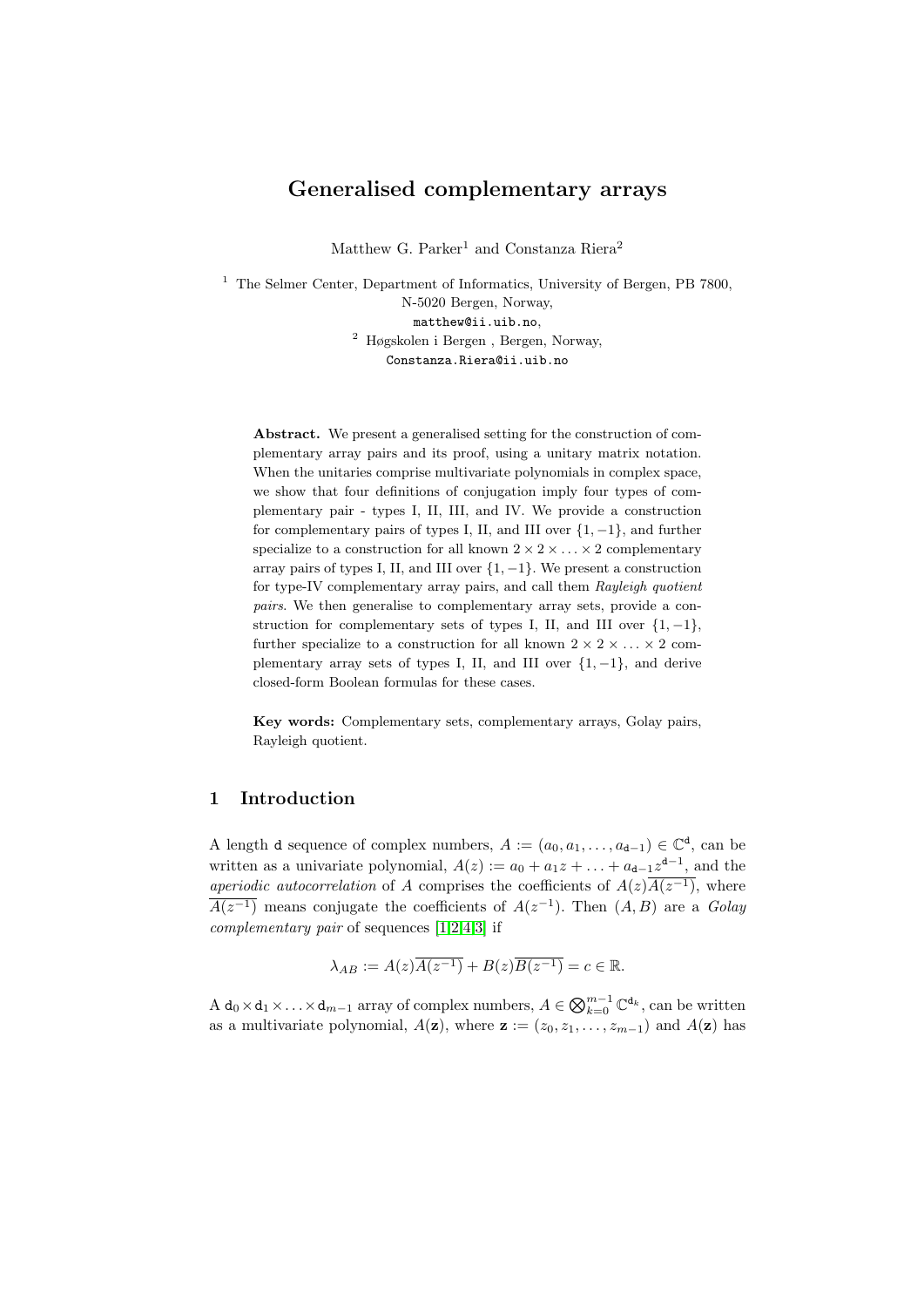maximum degree  $d_k - 1$  in  $z_k$ . Then a size S complementary set of arrays is a set of S m-dimensional arrays,  $A_S = \{A_0, A_1, \ldots, A_{S-1}\}\$ , such that

$$
\lambda_{A_S}(\mathbf{z}) := \sum_{s=0}^{S-1} A_s(\mathbf{z}) \overline{A_s(\mathbf{z}^{-1})} = c \in \mathbb{R},\tag{1}
$$

where  $\mathbf{z}^{-1} := (z_0^{-1}, z_1^{-1}, \dots, z_{m-1}^{-1})$ . Complementary pairs and, more generally, sets are attractive because the sum of their aperiodic autocorrelations,  $\lambda_{A_S}$ , has zero sidelobes, i.e.  $\lambda_{A_s}(\mathbf{z})$  has no dependence on **z**. This means that the Fourier transform of  $\lambda_{As}$  is completely flat, as  $\lambda_{As}(\mathbf{e}) = c$ , a constant, for  $e = (e_0, e_1, \ldots, e_{m-1}) \in \mathbb{C}^m$ ,  $|e_k| = 1$ ,  $\forall k$ . Golay proposed a construction for complementary sequence pairs with sequence elements taken from alphabet  $\{1, -1\}$  [\[1,](#page-18-0)[2,](#page-18-1)[4,](#page-18-2)[3\]](#page-18-3). This was extended by Turyn and others [\[5,](#page-18-4)[6\]](#page-18-5), and generalised to sets [\[7,](#page-18-6)[8](#page-18-7)[,9,](#page-18-8)[10\]](#page-18-9), to other alphabets [\[11](#page-18-10)[,12,](#page-18-11)[13\]](#page-18-12) to arrays [\[14,](#page-18-13)[15,](#page-19-0)[16](#page-19-1)[,9,](#page-18-8)[17,](#page-19-2)[18,](#page-19-3)[19,](#page-19-4)[20\]](#page-19-5), to near-complementarity [\[15](#page-19-0)[,21\]](#page-19-6), and to complete complementary codes [\[22\]](#page-19-7). A typical requirement is that any pair so constructed comprises elements taken from some highly constrained complex alphabet (such as, for instance,  $\{1, -1\}$ ) or  $\{1, i, -1, -i\}, i = \sqrt{-1}$  - one difficulty with complementary construction lies in devising methods to suitably restrict the alphabet. In this paper we examine four types of complementarity, types I, II, III, and IV, of which type-I is the conventional type. We first express the pair construction as a  $2 \times 2$  unitary transform action, where we derive unitarity without defining, explicitly, addition, multiplication, and conjugacy, apart from a few necessary constraints. The approach allows us to propose  $\lambda$ -pairs: from a  $\lambda_{AB}$  pair,  $(A, B)$ , and a  $\lambda_{CD}$  pair,  $(C, D)$ , one constructs a  $\lambda_{FG}$  pair,  $(F, G)$ , where  $\lambda_{FG} = \lambda_{AB} \lambda_{CD}$ . We then specialise to the case where the  $2 \times 2$  unitary matrix contains m-variate complex polynomial elements. By defining conjugacy in three different ways one establishes that unitarity is preserved when evaluating the polynomial elements of this matrix over the  $m$ -fold unit circle, real axis, or imaginary axis, so as to obtain constructions for complementary array pairs of types I, II, and III, respectively. We specialise to constructions for the alphabet  $\{1, -1\}$ , and to  $2 \times 2 \times \ldots \times 2$ arrays [3](#page-1-0) . A fourth definition of conjugacy yields type-IV, leading to the characterisation and construction of Rayleigh quotient pairs. We then generalise to complementary array sets and, in particular, develop constructions for complementary sets of  $2 \times 2 \times \ldots \times 2$  arrays over the alphabet  $\{1, -1\}$  for types I, II, and III. We derive closed-form Boolean formulae for these constructions.

Whilst types I, II, and III have been proposed and explored in other recent papers [\[23,](#page-19-8)[24,](#page-19-9)[25,](#page-19-10)[26\]](#page-19-11), the method of proof in this paper is both more concise and

<span id="page-1-0"></span><sup>3</sup> This may seem restrictive but, as discussed in [\[19,](#page-19-4)[20\]](#page-19-5), array dimensions can be combined whilst preserving (near-)complementarity. For instance, properties for a  $2\times2\times3$  array imply properties for a set of  $4\times3$ ,  $2\times6$  arrays, or length 12 sequences.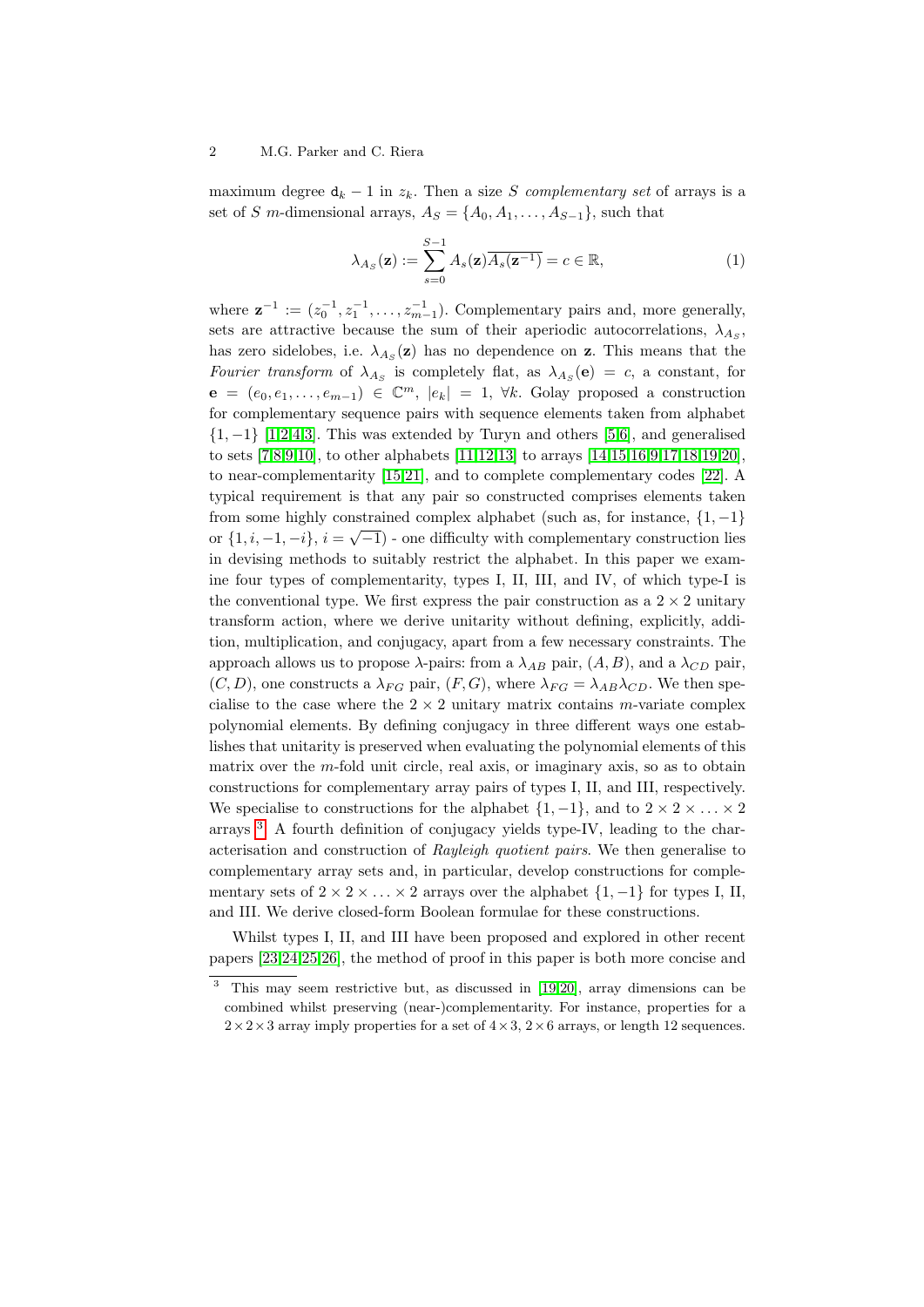more general, allowing characterisation and constructions beyond the  $2 \times 2 \times \ldots \times$ 2 case, and is applicable to scenarios beyond complex polynomials. Moreover the definition and construction of Rayleigh quotient pairs is new, arising from a consideration of results in [\[27](#page-19-12)[,28\]](#page-19-13). Although the formula for the construction of complementary sets of Boolean functions of type-I was first stated in [\[16\]](#page-19-1) and proved in [\[9\]](#page-18-8), the proof here is more succinct, facilitating the development of new formulae for complementary sets of Boolean functions of types II and III.

## 2 New contexts for the complementary pair construction

Let  $\Gamma$  be a set and let ' $\circ'$ , '+', and '\*' act on  $\Gamma$ , where  $\circ$ , + :  $\Gamma^2 \to \Gamma$ , and  $\ast : \Gamma \to \Gamma$ . Let '−' and '/' be the inverses of '+' and '∘', respectively, where,  $\forall a, b \in \Gamma, -(+ (a, b), b) = a$ , and  $/(\circ(a, b), b) = \frac{a \circ b}{b} = a$ . In any equation, let '\*' take precedence over '∘' which, itself, takes precedence over '+'. Let  $A, B, C, D \in$  $\Gamma$ . A modified and generalised construction for complementary pair  $(F, G)$ , given complementary pairs  $(A, B)$  and  $(C, D)$ , and based on [\[5,](#page-18-4)[14,](#page-18-13)[17](#page-19-2)[,19\]](#page-19-4), is

<span id="page-2-0"></span>
$$
F = C \circ A + D^* \circ B, \qquad G = D \circ A - C^* \circ B. \tag{2}
$$

∗

<span id="page-2-1"></span>**Theorem 1** Given  $(2)$ , the identity,

$$
F \circ F^* + G \circ G^* = (A \circ A^* + B \circ B^*) \circ (C \circ C^* + D \circ D^*),
$$

holds if the following conditions on  $\circ$ ,  $\circ$ ,  $\circ$ , and  $\circ$  are met:

- $-$  \* is an involution and is also distributive over ' $\circ$ ' and '+'.
- $-$  ' $\circ$ ' is distributive over '+'.
- $-$  Both ' $\circ$ ' and ' $+$ ' are associative and commutative.

#### **Proof.** From  $(2)$ ,

$$
F \circ F^* = (C \circ A + D^* \circ B) \circ (C \circ A + D^* \circ B)^*
$$
  
\n
$$
= (C \circ A + D^* \circ B) \circ (C^* \circ A^* + (D^*)^* \circ B^*)
$$
 \* distrib. over  $\circ$ , +  
\n
$$
= (C \circ A + D^* \circ B) \circ (C^* \circ A^* + D \circ B^*)
$$
 \* an involution  
\n
$$
= C \circ A \circ C^* \circ A^* + D^* \circ B \circ C^* \circ A^*
$$
 or distrib. over +  
\n
$$
+ C \circ A \circ D \circ B^* + D^* \circ B \circ D \circ B^*
$$
  
\n
$$
= C \circ C^* \circ A \circ A^* + A^* \circ B \circ C^* \circ D^*
$$
 or commut., assoc.  
\n
$$
+ A \circ B^* \circ C \circ D + D \circ D^* \circ B \circ B^*
$$
 + commut., assoc.  
\n
$$
+ A^* \circ B \circ C^* \circ D^* + A \circ B^* \circ C \circ D
$$

Likewise,

$$
G\circ G^*=D\circ D^*\circ A\circ A^*+C\circ C^*\circ B\circ B^*-A^*\circ B\circ C^*\circ D^*-A\circ B^*\circ C\circ D,
$$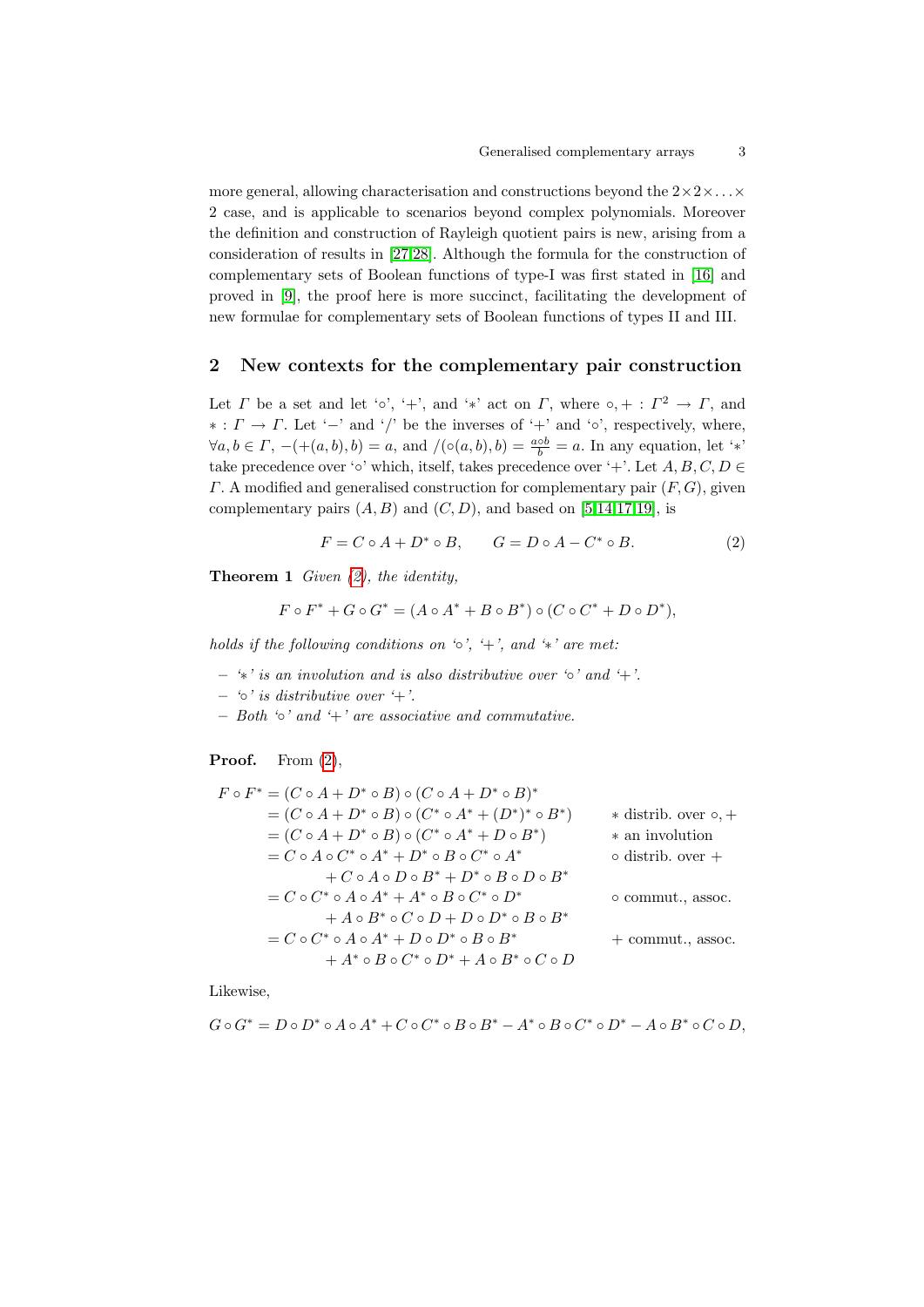and the theorem follows from  $F \circ F^* + G \circ G^*$ .

Let U be a  $2 \times 2$  matrix with elements in  $\Gamma$ , with multiplication of matrices taken with respect to '∘' and '+' in the obvious way. Let  $\dagger$  take  $U := \begin{pmatrix} a & b \\ c & d \end{pmatrix}$  to  $U^\dagger:=\left(\begin{smallmatrix} a^* & c^* \ b^* & d^* \end{smallmatrix}\right)$  $\begin{pmatrix} a^* & c^* \\ b^* & d^* \end{pmatrix}$  (i.e. transpose-'conjugate'). Then U is called *unitary* with respect to '∘', '+', and '\*', if  $UU^{\dagger} = I$ , where I is the 2 × 2 identity matrix.

**Definition:**  $(C, D)$  is called a  $\lambda_{CD}$ -pair, where  $\lambda_{CD} := C \circ C^* + D \circ D^*$ .

We abbreviate [\(2\)](#page-2-0) to

<span id="page-3-2"></span>
$$
\begin{pmatrix} F \\ G \end{pmatrix} = \begin{pmatrix} C & D^* \\ D & -C^* \end{pmatrix} \begin{pmatrix} A \\ B \end{pmatrix} = \sqrt{\lambda} T \begin{pmatrix} A \\ B \end{pmatrix},
$$
(3)

where  $\lambda := \lambda_{CD}$  and  $T := \frac{1}{\sqrt{C \circ C^* + D \circ D^*}} \begin{pmatrix} C & D^* \\ D & -C^* \end{pmatrix}$  is unitary <sup>[4](#page-3-0)</sup>. One associates  $\lambda$  with unitary, T, and with its constituent pair,  $(C, D)$ . By definition, T is a complete complementary code [\[22\]](#page-19-7), where the matrix elements are not fixed elements of the space, but are variables.

The inner product,  $\langle \cdot, \cdot \rangle$ , of two length S vectors,  $u, v \in \Gamma^S$ , is given by  $\langle u, v \rangle := uv^{\dagger} = u_0 \circ v_0^* + u_1 \circ v_1^* + \ldots + u_{S-1} \circ v_{S-1}^* = \sum_{i=0}^{S-1} u_i \circ v_i^*$ , and u and v are called *orthogonal* if  $\langle u, v \rangle = 0$ .

# <span id="page-3-3"></span>**Lemma 1** Let  $\begin{pmatrix} C' \\ D' \end{pmatrix} = V \begin{pmatrix} C \\ D \end{pmatrix}$ . Then  $\lambda_{C'D'} = \lambda_{CD}$  if V is unitary.

**Proof.** Let  $v := \begin{pmatrix} C \\ D \end{pmatrix}$ , and express  $\lambda_{CD}$  of  $(C, D)$  as the inner product of v with itself, i.e.  $\lambda_{CD} = \langle v, v \rangle$ . Then  $\langle Vv, Vv \rangle = v^{\dagger}V^{\dagger}Vv = v^{\dagger}v = \langle v, v \rangle$ .

We summarise theorem [1](#page-2-1) in terms of  $\lambda_{AB}$ ,  $\lambda_{CD}$ , and  $\lambda_{FG}$ :

<span id="page-3-1"></span>
$$
\lambda_{FG} = \lambda_{CD} \circ \lambda_{AB}.\tag{4}
$$

#### 2.1 Polynomial context

The above presentation is very general, allowing one to examine different scenarios without having to re-prove complementarity. In this paper we consider just a few special cases, where we focus, primarily, on varying the definition of '<sup>\*</sup>'. Let  $\Gamma$  be the space of complex multivariate rational functions. Let '∘' and '+' be conventional multiplication and addition of complex multivariate rational functions, respectively. Henceforth, although we deal with rational functions, i.e. the powers of our variables may be negative, for brevity we shall refer to rational functions as polynomials. Let  $A(z_0, z_1, \ldots, z_{m-1}) = A(\mathbf{z})$  be an *m*-variate

<span id="page-3-0"></span> $\overline{A^{\prime} \cdot \sqrt{\lambda}}$  is the member or members of  $\Gamma$  that satisfy  $\sqrt{\lambda} \circ \sqrt{\lambda} = \lambda$  - such a root must necessarily exist in  $\Gamma$ .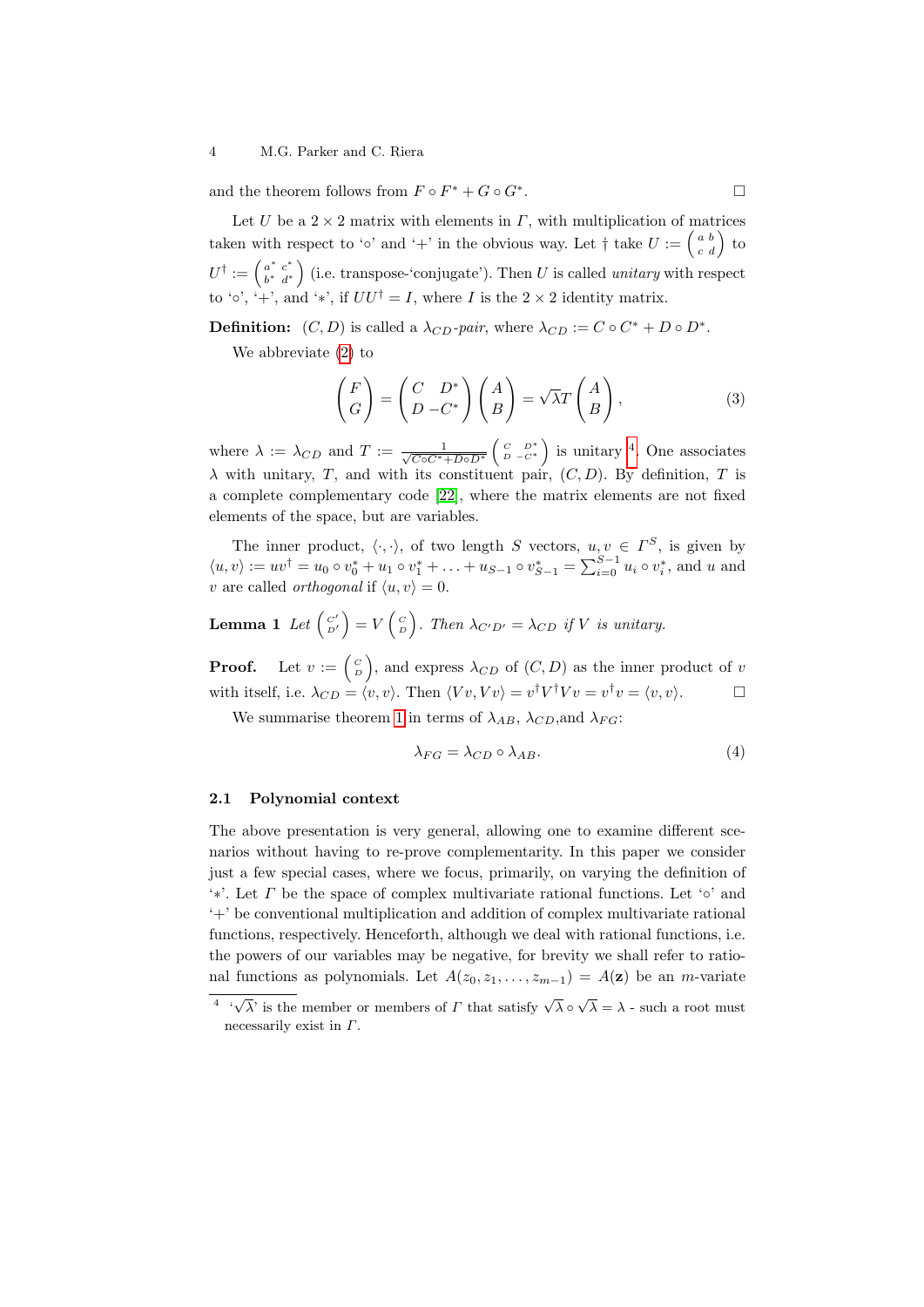polynomial with complex coefficients, of minimum degree zero and maximum degree  $d_k - 1$  in  $z_k$ . We can interpret  $A(z)$  as a  $d_0 \times d_1 \times \ldots \times d_{m-1}$  array of complex numbers. We write A for both polynomial and array interpretations, where meaning is clear from context. Then  $A_1$ ,  $\mathbf{l} = (l_0, l_1, \ldots, l_{m-1}) \in \mathbb{Z}^{+^m}$ , is the coefficient of the monomial  $\prod_{k=0}^{m-1} z_k^{l_k}$  in  $A(\mathbf{z})$ , i.e. the lth element of the m-dimensional array, A, where  $A_{\mathbf{l}} = 0$ ,  $\forall \mathbf{l}$  where  $l_k \geq \mathbf{d}_k$  for one or more k. The first three definitions of ' $*$ ', acting on A are as follows:

<span id="page-4-0"></span>Type-I: 
$$
A^*(z_0, z_1, \ldots, z_{m-1}) := \overline{A(z_0^{-1}, z_1^{-1}, \ldots, z_{m-1}^{-1})} := \overline{A(\mathbf{z}^{-1})}.
$$
Type-II: 
$$
A^*(z_0, z_1, \ldots, z_{m-1}) := \overline{A(\mathbf{z})}.
$$
Type-III: 
$$
A^*(z_0, z_1, \ldots, z_{m-1}) := \overline{A(-\mathbf{z})},
$$
 (5)

where  $\overline{A}$  means conjugate the complex coefficients of A. The above three definitions for '\*' are all involutions, as required. For instance, let  $A(\mathbf{z}) = 2 + iz_0$  $3z_1 + z_0z_1$ . Then  $A^*(\mathbf{z}) = 2 - iz_0^{-1} - 3z_1^{-1} + z_0^{-1}z_1^{-1}$  or  $2 - iz_0 - 3z_1 + z_0z_1$  or  $2 + iz_0 + 3z_1 + z_0z_1$ , for types I or II or III, respectively.

Let pairs  $A(z), B(z)$ , and  $C(y), D(y)$ , and  $F(x), G(x)$ , be m-variate, m'variate, and  $m'' = m + m'$ -variate polynomials, respectively, where the variable elements of y and z are disjoint, and where  $x = y|z$  is the concatenation of y and z. A generalised spectral analysis in the complex plane requires us to evaluate these polynomials, and  $\sqrt{\lambda(y)}T(y)$ , by assigning every variable to a evaluate these polynomials, and  $\sqrt{\lambda}(y)I(y)$ , by assigning every variable to a<br>complex number. For brevity, define  $\sqrt{\lambda}T(y) := \sqrt{\lambda(y)}T(y)$ . If, after evalucomplex number. For brevity, define  $\sqrt{\lambda}T(\mathbf{y}) - \sqrt{\lambda}(\mathbf{y})T(\mathbf{y})$ . It, after evaluation at a point  $\mathbf{y} = \mathbf{e} \in \mathbb{C}^{m'}$ ,  $\sqrt{\lambda}T(\mathbf{e})(\sqrt{\lambda}T(\mathbf{e}))^{\dagger} \neq \lambda(\mathbf{e})I$ , then the complementary pair property does not carry over to spectral evaluation  $y = e$ . This leads to natural restrictions on the evaluation space, so as to preserve unitarity in complex space. For example, for type-I, although,  $\lambda(y)T(y)T^{\dagger}(y) =$  $\left(\begin{array}{cc}1+y^2 & y^{-1} \\ y & -1-y^{-2}\end{array}\right)\left(\begin{array}{cc}1+y^{-2} & y^{-1} \\ y & -1-y^2\end{array}\right)= (3+y^2+y^{-2})I=\lambda(y)I$  holds for both  $y=3$ and  $y = i$ ,  $i = \sqrt{-1}$ , one finds that  $\sqrt{\lambda}T(i)(\sqrt{\lambda}T(i))^{\dagger} = \lambda(i)I = I$ , but  $\sqrt{\lambda}T(3)(\sqrt{\lambda}T(3))^{\dagger} = \begin{pmatrix} \frac{10}{3} & \frac{1}{-10} \\ 3 & \frac{-10}{9} \end{pmatrix}$  $\left(\begin{array}{cc}10 & 3\\ \frac{1}{3} & \frac{-10}{9}\end{array}\right)\neq \lambda(3)I = \frac{109}{9}I.$  Let  $\mathbb{E}\subset\mathbb{C}^{m'}$  be the subset of complex space where evaluation and conjugation commute:

$$
\mathbb{E} := \{ \mathbf{e} \mid \mathbf{e} \in \mathbb{C}^{m'}, (\sqrt{\lambda} T(\mathbf{e}))^{\dagger} = (\sqrt{\lambda} T)^{\dagger}(\mathbf{e}) \},
$$

where  $\mathbf{e} := (e_0, e_1, \ldots, e_{m'-1})$ . We call E the *commuting evaluation set*. For our example  $i \in \mathbb{E}$  but  $3 \notin \mathbb{E}$ . One finds that

| Type-I:  | $\mathbb{E} = \{e \mid e_j = 1, \forall j\}$ ( <i>m'</i> -fold unit circle), |                                    |
|----------|------------------------------------------------------------------------------|------------------------------------|
| Type-II: | $\mathbb{E} = \mathbb{R}^{m'}$                                               | ( <i>m'</i> -fold real axis),      |
| Type-II: | $\mathbb{E} = \mathbb{I}^{m'}$                                               | ( <i>m'</i> -fold imaginary axis). |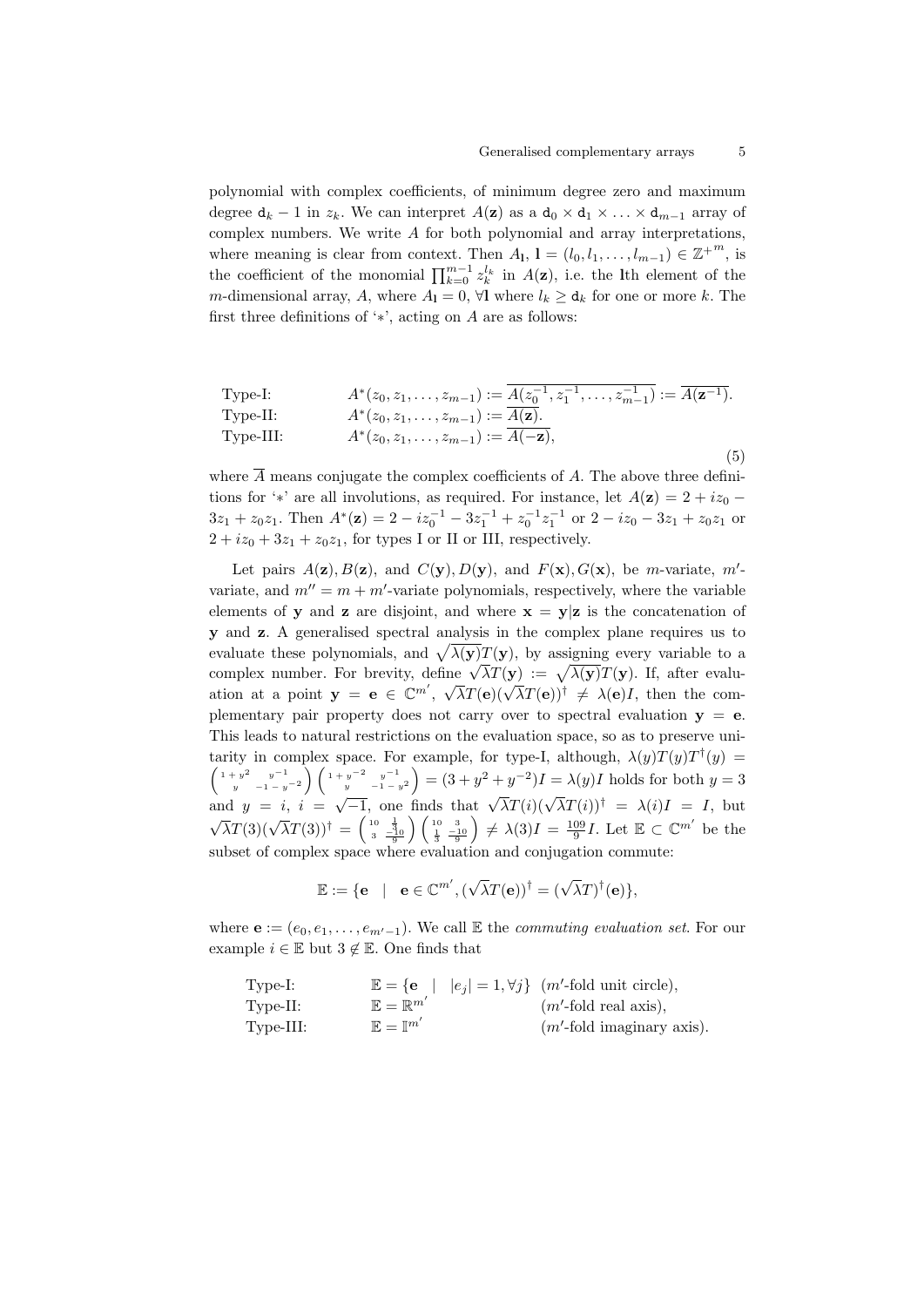Evaluations of A in the complex plane are the multi-set  $\{A(\mathbf{z} = \mathbf{e}) \mid \mathbf{e} \in \mathcal{E}\}$  $\mathbb{C}^{m'}$ . When  $d_k = 2$ ,  $\forall k$ , these spectral evaluations can be realised, to within row normalisation, by the action of a special set of unitary transforms on the array, A. For  $r \in \mathbb{R}$ , and  $|\beta| = 1$ , evaluation of  $a_0 + a_1 z$  at both  $z = r\beta$  and  $z = \frac{-\beta}{r}$  is given by  $V\begin{pmatrix} a_0 \\ a_1 \end{pmatrix}$ , for V a matrix from the evaluation set, E,

$$
E := \{ \begin{pmatrix} 1 & r\beta \\ 1 & \frac{-\beta}{r} \end{pmatrix} \quad | \quad r \in \mathbb{R}, |\beta| = 1 \}.
$$

Restrictions to the commuting evaluation set put constraints on r or  $\beta$ :  $r = 1$ for type-I,  $\beta = 1$  for type-II, and  $\beta = i$  for type-III. Row normalisation of E then gives unitary evaluation set,  $\mathcal{E},$ 

$$
\mathcal{E} := \{ \frac{1}{\sqrt{1+r^2}} \begin{pmatrix} 1 & 0 \\ 0 & r \end{pmatrix} \begin{pmatrix} 1 & r\beta \\ 1 & \frac{-\beta}{r} \end{pmatrix} \quad | \quad r \in \mathbb{R}, |\beta| = 1 \},
$$

which, for types I, II and III, yields *unitary commuting evaluation sets* [\[25\]](#page-19-10)

<span id="page-5-0"></span>
$$
\mathcal{E}_I = \left\{ \frac{1}{\sqrt{2}} \begin{pmatrix} 1 & \beta \\ 1 & -\beta \end{pmatrix} \middle| \ r = 1, |\beta| = 1 \right\},
$$
\n
$$
\mathcal{E}_{II} = \left\{ \frac{1}{\sqrt{1+r^2}} \begin{pmatrix} 1 & r \\ r & -1 \end{pmatrix} \middle| \ r \in \mathbb{R}, \beta = 1 \right\} = \left\{ \begin{pmatrix} \cos \phi & \sin \phi \\ \sin \phi - \cos \phi & \sin \phi \end{pmatrix} \middle| \ \forall \phi \right\}, \quad (6)
$$
\n
$$
\mathcal{E}_{III} = \left\{ \frac{1}{\sqrt{1+r^2}} \begin{pmatrix} 1 & r \\ r & -i \end{pmatrix} \middle| \ r \in \mathbb{R}, \beta = i \right\} = \left\{ \begin{pmatrix} \cos \phi & i \sin \phi \\ \sin \phi - i \cos \phi & \sin \phi \end{pmatrix} \middle| \ \forall \phi \right\}.
$$

From [\(6\)](#page-5-0) the normalisation factors of types I, II, and III for the  $d_k = 2$ case,  $0 \leq k < m'$ , are  $2^{\frac{-m'}{2}}$ ,  $\prod_{k=0}^{m'-1} \frac{1}{\sqrt{(1-k)}}$  $\frac{1}{(1+r_k^2)}$ , and  $\prod_{k=0}^{m'-1} \frac{1}{\sqrt{(1-r_k^2)}}$  $\frac{1}{(1+r_k^2)}$ , respectively. So one must normalise  $\lambda(\mathbf{y}) = C(\mathbf{y})C^*(\mathbf{y}) + D(\mathbf{y})D^*(\mathbf{y})$  by dividing by  $2^{m'}$ ,  $\prod_{k=0}^{m'-1}(1+y_k^2)$ , and  $\prod_{k=0}^{m'-1}(1-y_k^2)$ , for types I, II, and III, respectively. But the normalisation argument can be extended to any combination of array dimensions,  $d_k$ , even if we can't specify the associated  $d_k \times d_k$  unitaries explicitly. One makes the first row of the kth matrix equal to  $(1, \beta, \beta^2, \ldots, \beta^{d_k-1}), (1, r, r^2, \ldots, r^{d_k-1}),$ and  $(1, ri, -r^2, \ldots, r^{d_k-1}i^{d_k-1})$ , for types I, II, and III, respectively. Then, for types I, II, and III,  $\lambda(\mathbf{y})$  must be divided by  $\prod_{k=0}^{m'-1} d_k$ ,  $\prod_{k=0}^{m'-1} (1 + y_k^2 + y_k^4 + y_k^3)$  $\dots + y_k^{2(\mathbf{d}_k-1)}$ , and  $\prod_{k=0}^{m'-1} (1 - y_k^2 + y_k^4 - \dots + (-1)^{\mathbf{d}_k-1} y_k^{2(\mathbf{d}_k-1)}$ , respectively. **Definition:**  $(C, D)$  is a perfect type-I, II, or III pair, iff  $\lambda = c$ ,  $c \prod_{k=0}^{m'-1} (1 + y_k^2 +$  $y_k^4 + \ldots + y_k^{2(\mathbf{d}_k-1)}$ , or  $c \prod_{k=0}^{m'-1} (1 - y_k^2 + y_k^4 - \ldots + (-1)^{\mathbf{d}_k-1} y_k^{2(\mathbf{d}_k-1)}$ , respectively, where  $c \in \mathbb{R}$ .

For instance, the conventional Golay complementary pair of sequences of length d is here called a perfect type-I pair,  $(C, D)$ , where  $m' = 1$ , and  $d_0 = d$ .

**Example:** Let  $\sqrt{\lambda}T = \begin{pmatrix} 1 & y \\ 1 & y \end{pmatrix}$  $-y-1$ ). Then  $T$  is a type-III unitary but not a type-I or II unitary, as  $\lambda TT^{\dagger} = \lambda I$  for '\*' of type-III, but not for '\*' of types I or II.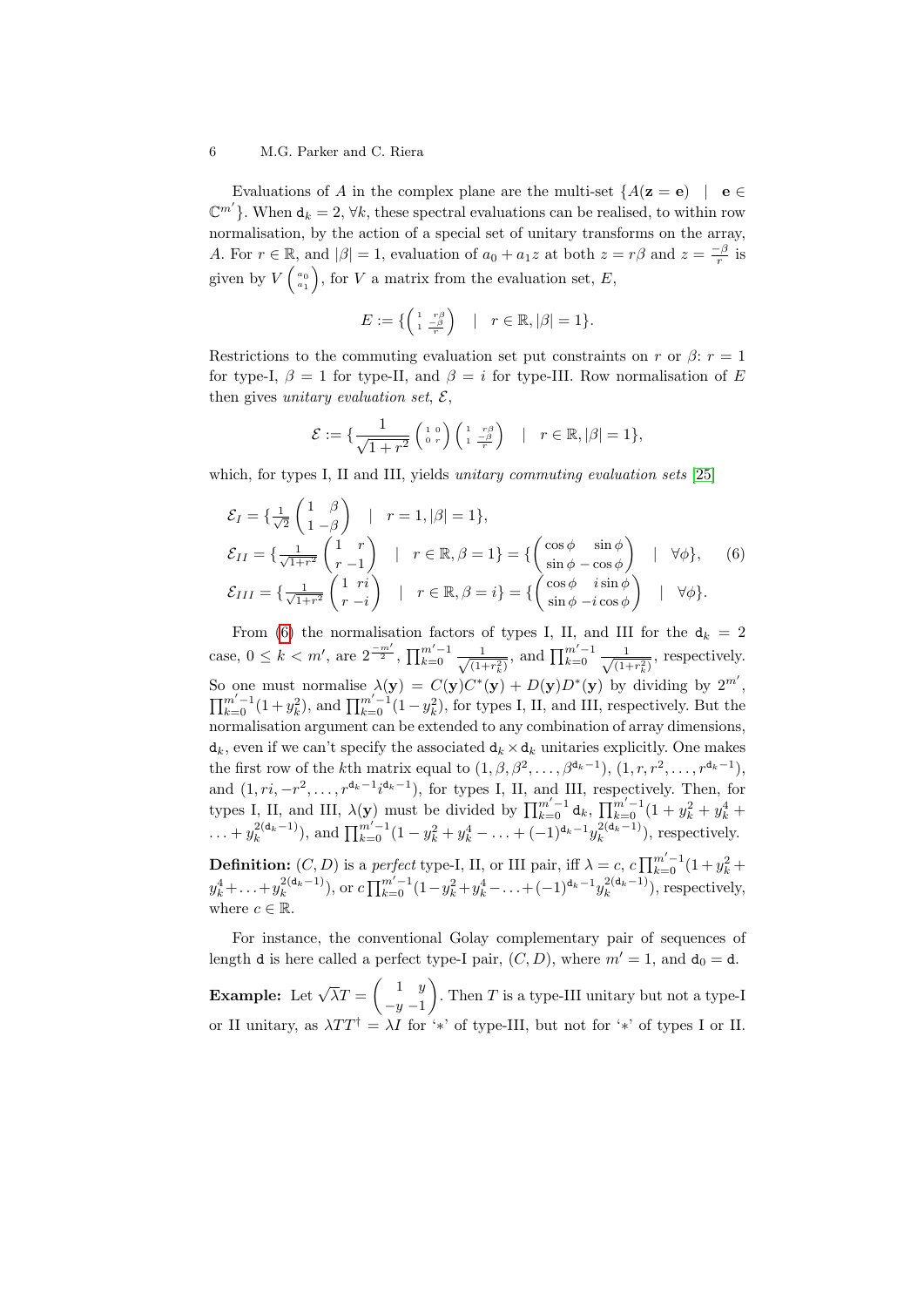However, for this very special case  $(C = 1, D = -y)$  is a perfect type-I, II, and III pair, as  $\lambda_{CD} = 2$ , or  $1 + y^2$ , or  $1 - y^2$  for types I or II or III, respectively. Instead, let  $C = 1 + y_0 + y_1 - y_0y_1$ ,  $D = 1 - y_0 - y_1 - y_0y_1$ . Then  $(C, D)$  is a perfect type-II pair as  $\lambda_{CD} = 2(1+y_0^2)(1+y_1^2)$ , but not a perfect type-I or type-III pair. Evaluating  $C(y_0, y_1)$  and  $D(y_0, y_1)$  at  $y_0 \in {\pm 1}$ ,  $y_1 \in \{0, \infty\}$  (four points on the 2-fold real axis) gives  $\lambda_{CD}(\pm 1, \{0, \infty\}) = 4, 4, 4\infty, 4\infty$ . Normalising  $\lambda_{CD}$  by dividing by  $(1+y_0^2)(1+y_1^2)$  in each case gives  $\left(\frac{\lambda_{CD}}{(1+y_0^2)(1+y_1^2)}\right)$  $=$ <br>y<sub>0</sub>∈{±1},y<sub>1</sub>∈{0,∞}</sub> 2, 2, 2, 2. This is equivalent to applying the type-II unitary commuting evaluation matrix  $H \otimes I \in \mathcal{E}_{II}^{\otimes 2}$  to C and to D, where  $H = \frac{1}{\sqrt{2}}$  $\overline{2}\left(\begin{smallmatrix}1 & 1\ 1 & -1\end{smallmatrix}\right)$ , to obtain

$$
\begin{aligned}\n(\hat{C}, \hat{D}) &= \left( \begin{pmatrix} \sqrt{2} \\ 0 \\ 0 \\ \sqrt{2} \end{pmatrix}, \begin{pmatrix} 0 \\ \sqrt{2} \\ -\sqrt{2} \\ 0 \end{pmatrix} \right) \\
&= \left( \frac{1}{\sqrt{2}} \begin{pmatrix} 1 & 1 & 0 & 0 \\ 1 & -1 & 0 & 0 \\ 0 & 0 & 1 & 1 \\ 0 & 0 & 1 & -1 \end{pmatrix} \begin{pmatrix} 1 \\ 1 \\ 1 \\ -1 \end{pmatrix}, \frac{1}{\sqrt{2}} \begin{pmatrix} 1 & 1 & 0 & 0 \\ 1 & -1 & 0 & 0 \\ 0 & 0 & 1 & 1 \\ 0 & 0 & 1 & -1 \end{pmatrix} \begin{pmatrix} 1 \\ -1 \\ -1 \\ -1 \end{pmatrix} \right),\n\end{aligned}
$$

and then verifying that the sum of the point-products of  $\hat{C}$  with itself and of  $\hat{D}$  with itself is  $\hat{C}\cdot\hat{C} + \hat{D}\cdot\hat{D} = (2, 2, 2, 2)^T$ . In general the two arrays, C and D,  ${\rm satisfy}\; \hat C.\hat C + \hat D.\hat D = (2,2,2,2)^T \; {\rm for}\; \hat C = \left(\left(\begin{smallmatrix}\cos\phi_0 & \sin\phi_0 \ \sin\phi_0 & -\cos\phi_0 \end{smallmatrix}\right) \otimes \left(\begin{smallmatrix}\cos\phi_1 & \sin\phi_1 \ \sin\phi_1 & -\cos\phi_1 \end{smallmatrix}\right)\right) C,$  $\forall \phi_0, \phi_1$ , and similarly for  $\hat{D}$ .

Whilst  $\mathcal{E}_I^{\otimes m}$  is the *m*-dimensional *Fourier* transform,  $\mathcal{E}_{II}^{\otimes m}$  and  $\mathcal{E}_{III}^{\otimes m}$  are less familiar, although types I, II, and III may make sense to some as characterising the three axes of a Bloch sphere in the context of qubit quantum systems [\[29\]](#page-19-14). We have discussed evaluations when  $d_k = 2$ ,  $\forall k$ , and proposed suitable normalisation, irrespective of the value of  $d_k$ , even if one does not know the associated  $d_k \times d_k$  evaluation unitary. But for type-I a unitary is known for general  $d_k = d$ , by replacing  $\frac{1}{\sqrt{k}}$  $\frac{1}{2}\left(\begin{smallmatrix} 1 & \beta \ 1 & -\beta \end{smallmatrix}\right) = \frac{1}{\sqrt{2}}$  $\frac{1}{2}\left(\begin{smallmatrix} 1 & 1 \ 1 & -1 \end{smallmatrix}\right)\left(\begin{smallmatrix} 1 & 0 \ 0 & \beta \end{smallmatrix}\right)\!,\,|\beta|=1,\text{ in (6) by}$  $\frac{1}{2}\left(\begin{smallmatrix} 1 & 1 \ 1 & -1 \end{smallmatrix}\right)\left(\begin{smallmatrix} 1 & 0 \ 0 & \beta \end{smallmatrix}\right)\!,\,|\beta|=1,\text{ in (6) by}$  $\frac{1}{2}\left(\begin{smallmatrix} 1 & 1 \ 1 & -1 \end{smallmatrix}\right)\left(\begin{smallmatrix} 1 & 0 \ 0 & \beta \end{smallmatrix}\right)\!,\,|\beta|=1,\text{ in (6) by}$  $\frac{1}{2}$ d  $\left(\begin{array}{cccccc} 1 & 1 & 1 & \ldots & 1 \\ 1 & \alpha & \alpha^2 & \ldots & \alpha^{d-1} \\ \ldots & \ldots & \ldots & \ldots & \ldots \\ 1 & \alpha^{d-1} & \alpha^{d-2} & \ldots & \alpha \end{array}\right) \left(\begin{array}{cccccc} 1 & 0 & 0 & \ldots & 0 \\ 0 & \beta & 0 & \ldots & 0 \\ \ldots & \ldots & \ldots & \ldots & \ldots \\ 0 & 0 & 0 & \ldots & \beta^{d-1} \end{array}\right)$ 0  $\beta$  0 ... 0<br>... ... ... ... ...<br>0 0 0 ...  $\beta^{d-1}$  $\setminus$ , where  $\alpha = e^{2\pi i/d}$  and  $|\beta| = 1$ . For types II and III, although it remains an open problem for us to characterise these generalisations, we can still envisage unitary evaluation sets,  $\mathcal{E}$ , without

explicit characterisation. In this context, let  $\lambda = \lambda(\mathbf{y})$  be an m'-variate polynomial, and let  $\lambda_U := U \lambda$  for U taken from some  $m'$ -variate unitary evaluation set  $\mathcal{E}'=\mathcal{E}'_0\otimes\mathcal{E}'_1\otimes\ldots\otimes\mathcal{E}'_{m'-1}$ . We then obtain an evaluated form of [\(4\)](#page-3-1), for  $\lambda_{AB}$ ,  $\lambda_{CD}$ , and  $\lambda_{FG}$  m-variate, m'-variate, and  $m'' = m + m'$ -variate, respectively:

<span id="page-6-0"></span>
$$
\lambda_{U'',FG} = \lambda_{U',CD}\lambda_{U,AB},\tag{7}
$$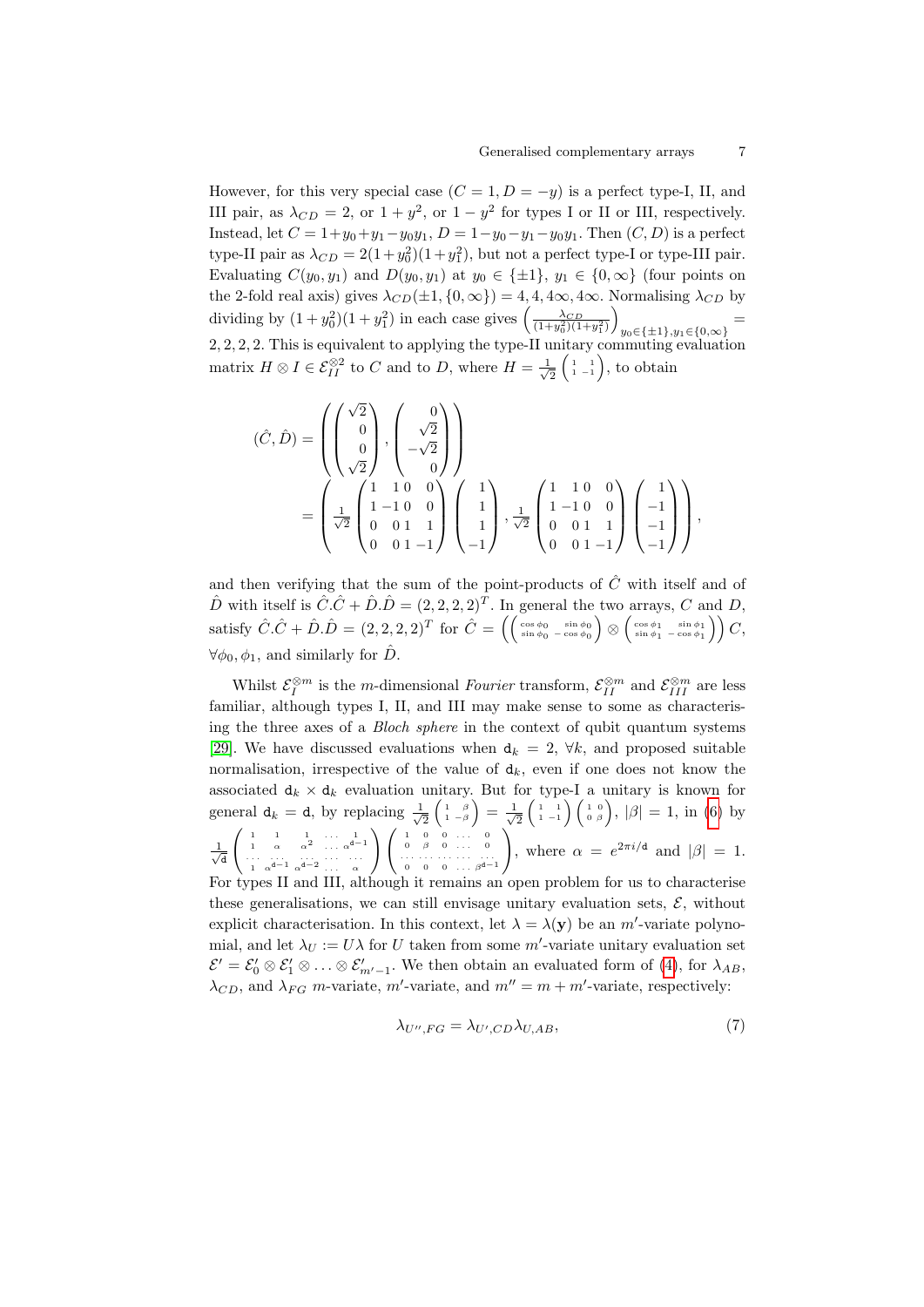for  $U'' = U' \otimes U$ ,  $U' \in \mathcal{E}'$ ,  $U \in \mathcal{E}$ , and  $\mathcal{E}'' = \mathcal{E}' \otimes \mathcal{E}$ . Let  $||U\lambda||_{\infty}$  be the maximum size of an element in array  $U\lambda$ . Let  $\lambda_{\max,\mathcal{E}} := \max_{U \in \mathcal{E}} (||U\lambda||_{\infty})$ . Then a variant of  $(7)$  is

<span id="page-7-0"></span>
$$
\lambda_{\max,\mathcal{E}',FG} = \lambda_{\max,\mathcal{E}',CD}\lambda_{\max,\mathcal{E},AB},\tag{8}
$$

which allows one to characterise and construct *near-complementary*  $\lambda$ -pairs [\[15](#page-19-0)[,21\]](#page-19-6), i.e. where  $\lambda_{\mathcal{E}'',FG}$  is not constant, but 'near-constant'. (One could, similarly, replace 'max' by 'min' throughout). Equations [\(7\)](#page-6-0) and [\(8\)](#page-7-0) become identical when  $(A, B)$  and  $(C, D)$  are perfect, in which case, from  $(4)$ ,  $(F, G)$  is also perfect.

#### 3 Pair recursion

To recurse [\(3\)](#page-3-2) for polynomials, we combine [\(3\)](#page-3-2) and lemma [1,](#page-3-3) to give

<span id="page-7-2"></span>
$$
\begin{aligned}\n\begin{pmatrix}\nF_j(\mathbf{z}_j) \\
G_j(\mathbf{z}_j)\n\end{pmatrix} &= \begin{pmatrix}\nU_j(\mathbf{y}_j) \begin{pmatrix}\nC_j(\mathbf{y}_j) & D_j^*(\mathbf{y}_j) \\
D_j(\mathbf{y}_j) & -C_j^*(\mathbf{y}_j)\n\end{pmatrix} V_j(\mathbf{y}_j)\n\end{pmatrix}^{(t)} \begin{pmatrix}\nF_{j-1}(\mathbf{z}_{j-1}) \\
G_{j-1}(\mathbf{z}_{j-1})\n\end{pmatrix} \\
&= \begin{pmatrix}\nU_j(\mathbf{y}_j) \sqrt{\lambda}_j T_j(\mathbf{y}_j) V_j(\mathbf{y}_j)\n\end{pmatrix}^{(t)} \begin{pmatrix}\nF_{j-1}(\mathbf{z}_{j-1}) \\
G_{j-1}(\mathbf{z}_{j-1})\n\end{pmatrix},\n\end{aligned} (9)
$$

where  $\sqrt{\lambda}_j T_j(\mathbf{y}_j)$  abbreviates  $\sqrt{\lambda}_j(\mathbf{y}_j)T_j(\mathbf{y}_j)$ ,  $U_j$  and  $V_j$  are  $2 \times 2$  unitary,  $\forall j$ , with  $y_j := (z_{\mu_j}, z_{\mu_j+1}, \ldots, z_{mu_j+m_j-1}), \mu_j = \sum_{k=0}^{j-1} m_k, z_j = y_j | z_{j-1}, \forall j$ , and  $'(\dagger)$ ' means optional transpose-conjugate.  $U_j, V_j$ , and  $(\dagger)$  are inserted to generate symmetry classes by lemma [1.](#page-3-3) If the starting conditions are  $F_{-1} = G_{-1} = 1$ , then one obtains  $\lambda$ -pair  $(\mathcal{F}, \mathcal{G}) := (F_{n-1}, G_{n-1})$ , where  $\lambda = \prod_{j=0}^{n-1} \lambda_j$ .

#### 3.1 Coefficients restricted to  $\{1, -1\}$

To construct λ-pairs whose coefficients are from a restricted alphabet, one must choose  $(C_j, D_j)$ ,  $U_j$  and  $V_j$ , appropriately. Let  $\mathbf{d}_j := (\mathbf{d}_{\mu_j}, \mathbf{d}_{mu_j+1}, \dots, \mathbf{d}_{\mu_j+m_j-1})$ . Wlog we assume  $C_j$  and  $D_j$  have minimum degree zero and maximum degree  $d_{\mu_j+k}$  – 1 in  $z_{\mu_j+k}$ , so as to facilitate the mapping to and from arrays. Let  $y_j^{\mathbf{d}_j-1}$  mean  $\prod_{k=0}^{m_j-1} z_{\mu_j+k}^{\mathbf{d}_{\mu_j+k}-1}$  $\mu_{j+k}^{\mu_{j+k}}$  - this term is added for type-I below so as to facilitate this mapping to and from arrays. Here is a recursive formula to generate all known  $\lambda$ -pairs of types I, II, and III, with coefficients restricted to  $\{1, -1\}$ , where  $(F_{-1}, G_{-1})$  and  $(C_i, D_i)$  have only  $\{1, -1\}$  coefficients,  $\forall j$ :

<span id="page-7-1"></span>I: 
$$
\begin{pmatrix} F_j \\ G_j \end{pmatrix} = \frac{\pm 1}{\sqrt{2}} \begin{pmatrix} 1 & 0 \\ 0 & \pm 1 \end{pmatrix} \left( \sqrt{\lambda_j} T_j(\mathbf{y}_j) \begin{pmatrix} 1 & 0 \\ 0 & \mathbf{y}_j^{d_j - 1} \end{pmatrix} \right)^{(T)} \begin{pmatrix} 1 & 1 \\ \pm 1 & \mp 1 \end{pmatrix} \begin{pmatrix} F_{j-1} \\ G_{j-1} \end{pmatrix},
$$
II: 
$$
\begin{pmatrix} F_j \\ G_j \end{pmatrix} = \frac{\pm 1}{\sqrt{2}} \begin{pmatrix} 1 & 0 \\ 0 & \pm 1 \end{pmatrix} \left( \sqrt{\lambda_j} T_j(\mathbf{y}_j) \right)^{(\dagger)} \begin{pmatrix} 1 & 1 \\ \pm 1 & \mp 1 \end{pmatrix} \begin{pmatrix} F_{j-1} \\ G_{j-1} \end{pmatrix},
$$
III: 
$$
\begin{pmatrix} F_j \\ G_j \end{pmatrix} = \frac{\pm 1}{\sqrt{2}} \left( \sqrt{\lambda_j} T_j(\mathbf{y}_j) \right)^{(\dagger)} \begin{pmatrix} \pm 1 & 1 \\ \mp 1 & 1 \end{pmatrix} \begin{pmatrix} F_{j-1} \\ G_{j-1} \end{pmatrix}.
$$
 (10)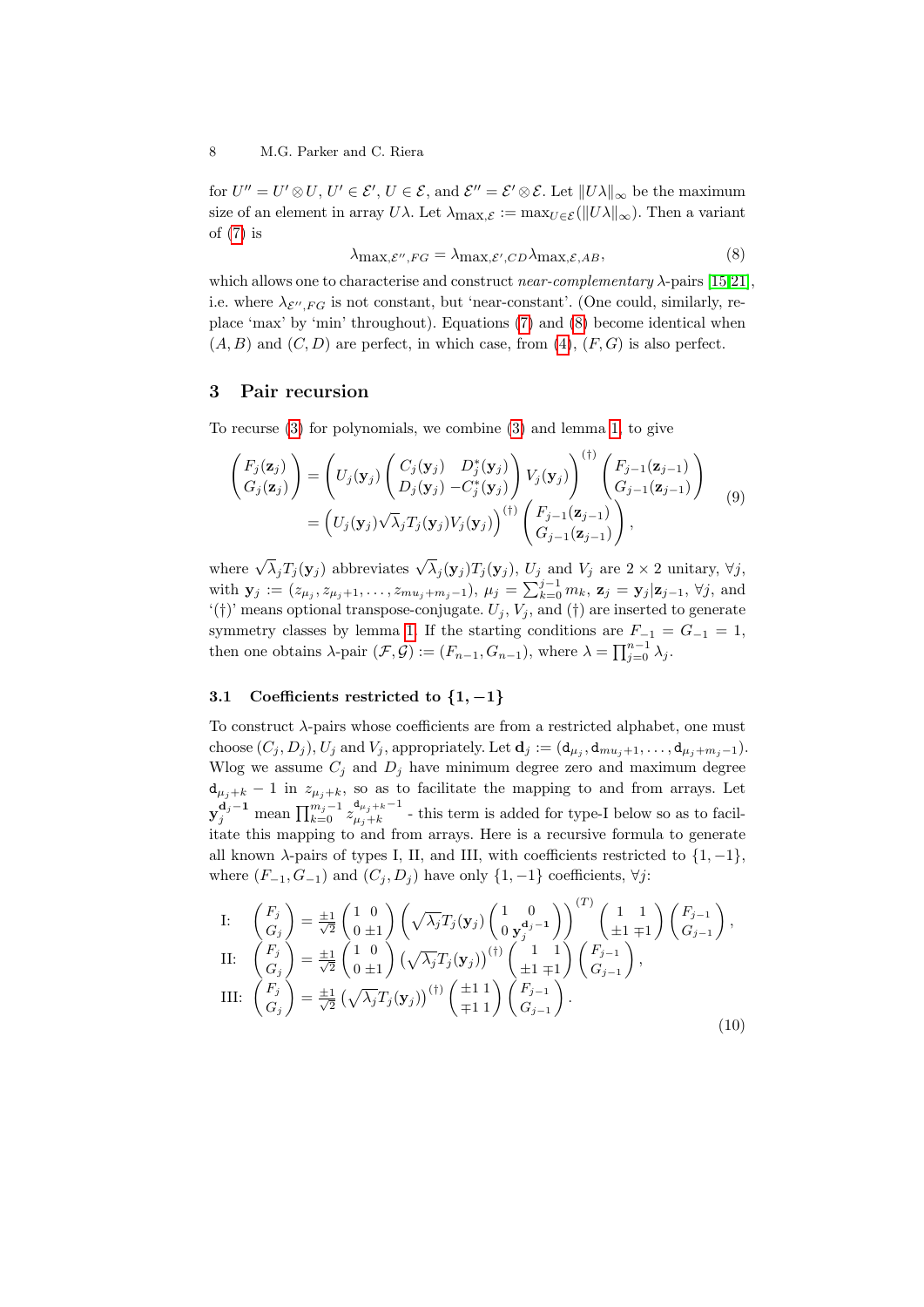In all three cases, the final pair,  $\begin{pmatrix} F'_j \ G'_j \end{pmatrix}$ , is given by  $\begin{pmatrix} 1 & 0 \\ 0 & \pm 1 \end{pmatrix} \begin{pmatrix} F_j \\ G_j \end{pmatrix}$ , where one does not distinguish between  $\begin{pmatrix} F'_j \ G'_j \end{pmatrix}$  and  $\begin{pmatrix} G'_j \ F'_j \end{pmatrix}$ . The use of '(T)', ('transpose'), instead of '(†)' for type-I, is just a convenience to ensure positive powers of  $z_{\mu_i+k}$ ,  $\forall j, k$ , throughout. The expression for type-I is, essentially, a re-formulation of expressions in [\[19,](#page-19-4)[20\]](#page-19-5).

**Example:** Let  $m_0 = m_1 = 1$ ,  $d_0 = 3$ ,  $d_1 = 2$ ,  $F_0 = 1 + z_0 + z_0^2$ , and  $G_0 =$  $1 - z_0 - z_0^2$ . Then, for type-III,  $\lambda' = F_0 F_0^* + G_0 G_0^* = 2(1 - z_0^2 + z_0^4)$ , so  $(F_0, G_0)$ is a perfect type-III pair. Let  $y_1 = (z_1)$ ,  $C_1 = 1 + z_1$  and  $D_1 = 1 + z_1$ . Then  $\lambda_1 = C_1 C_1^* + D_1 D_1^* = 2(1 - z_1^2)$ , so  $(C_1, D_1)$  is a perfect type-III pair. Then applying a particular instance of the type-III construction of [\(10\)](#page-7-1)

$$
\begin{pmatrix}\nF_1 \\
G_1\n\end{pmatrix} = \frac{1}{\sqrt{2}} \begin{pmatrix}\n1+z_1 & 1-z_1 \\
1+z_1 & -1+z_1\n\end{pmatrix} \begin{pmatrix}\n1 & 1 \\
-1 & 1\n\end{pmatrix} \begin{pmatrix}\n1+z_0 + z_0^2 \\
1-z_0 - z_0^2\n\end{pmatrix}
$$
\n
$$
= \sqrt{2} \begin{pmatrix}\n1-z_0 - z_0^2 + z_1 + z_0 z_1 + z_0^2 z_1 \\
1+z_0 + z_0^2 + z_1 - z_0 z_1 - z_0^2 z_1\n\end{pmatrix},
$$

and one can verify that  $\lambda = F_1 F_1^* + G_1 G_1^* = 4(1 - z_1^2)(1 - z_0^2 + z_0^4) = \lambda_1 \lambda'$ , as expected, so  $(F_1, G_1)$  is type-III perfect. Evaluation of normalised  $\lambda$  is the evaluation of  $\frac{\lambda}{(1-z_1^2)(1-z_0^2+z_0^4)}$  on the imaginary axis, which is the constant, 4.

When  $d_{\mu_i+k} = 2$ ,  $\forall j, k$  then, from [\(6\)](#page-5-0), as well as type-I unitary evaluation, we also know explicit type-II and III unitary evaluations. Moreover, when  $m_j = 1$ ,  $\forall j$  then, to within symmetry, we can identify a unique  $T_j$ ,  $\forall j$ , for each of I, II, and III, such that  $(C_j, D_j)$  are perfect, and  $(F_{-1}, G_{-1})$  and  $(C_j, D_j)$  have only  ${1, -1}$  coefficients,  $\forall i$ . We obtain

<span id="page-8-0"></span>I: 
$$
\begin{aligned}\n\begin{aligned}\n\left(\begin{array}{c} F_j \\ G_j \end{array}\right) &= \frac{\pm 1}{\sqrt{2}} \begin{pmatrix} 1 & 0 \\ 0 & \pm 1 \end{pmatrix} \begin{pmatrix} 1 + z_j & z_j - 1 \\ 1 - z_j - z_j - 1 \end{pmatrix} \begin{pmatrix} 1 & 1 \\ \pm 1 & \mp 1 \end{pmatrix} \begin{pmatrix} F_{j-1} \\ G_{j-1} \end{pmatrix} \\
&= \pm 2H P_{\gamma,j} \begin{pmatrix} 1 & 0 \\ 0 & z_j \end{pmatrix} P_{\theta,j} \begin{pmatrix} F_{j-1} \\ G_{j-1} \end{pmatrix}, \\
\text{II: } \begin{pmatrix} F_j \\ G_j \end{pmatrix} &= \frac{\pm 1}{\sqrt{2}} \begin{pmatrix} 1 & 0 \\ 0 & \pm 1 \end{pmatrix} \begin{pmatrix} 1 + z_j & 1 - z_j \\ 1 - z_j & -1 - z_j \end{pmatrix} \begin{pmatrix} 1 & 1 \\ \pm 1 & \mp 1 \end{pmatrix} \begin{pmatrix} F_{j-1} \\ G_{j-1} \end{pmatrix} \\
&= \pm \sqrt{2} \begin{pmatrix} 1 & z_j \\ z_j & -1 \end{pmatrix} O_j P_{\theta,j} \begin{pmatrix} F_{j-1} \\ G_{j-1} \end{pmatrix}, \\
\text{III: } \begin{pmatrix} F_j \\ G_j \end{pmatrix} &= \frac{\pm 1}{\sqrt{2}} \begin{pmatrix} 1 + z_j & 1 - z_j \\ 1 + z_j - 1 + z_j \end{pmatrix} \begin{pmatrix} \pm 1 & 1 \\ \mp 1 & 1 \end{pmatrix} \begin{pmatrix} F_{j-1} \\ G_{j-1} \end{pmatrix} \\
&= \pm \sqrt{2} \begin{pmatrix} 1 & z_j \\ z_j & 1 \end{pmatrix} O_j \begin{pmatrix} F_{j-1} \\ G_{j-1} \end{pmatrix},\n\end{aligned}
$$

where  $O_j \in \{ \begin{pmatrix} 1 & 0 \\ 0 & 1 \end{pmatrix}, \begin{pmatrix} 1 & 0 \\ 0 & -1 \end{pmatrix} \}$ , and  $P_{\gamma_j}, P_{\theta_j} \in \{ \begin{pmatrix} 1 & 0 \\ 0 & 1 \end{pmatrix}, \begin{pmatrix} 0 & 1 \\ 1 & 0 \end{pmatrix} \}$ . In all three cases, the final pair,  $\begin{pmatrix} F'_j \ G'_j \end{pmatrix}$ , is given by  $O_{j+1} \begin{pmatrix} F_j \ G_j \end{pmatrix}$ , where one does not distinguish between  $\begin{pmatrix} F'_j \\ G'_j \end{pmatrix}$  and  $\begin{pmatrix} G'_j \\ F'_j \end{pmatrix}$ .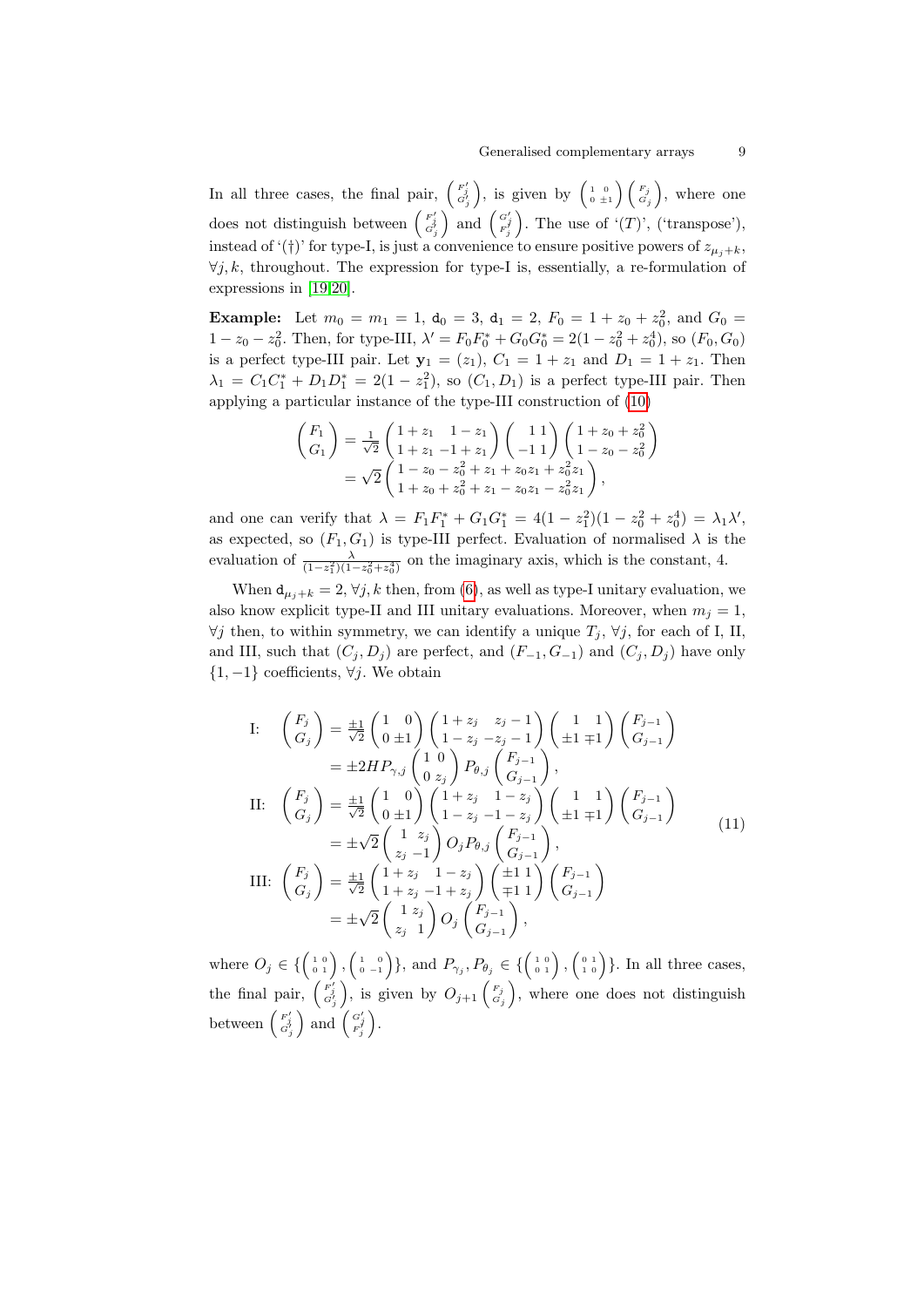## <span id="page-9-0"></span>4 Type-IV: the Rayleigh quotient pair

[\(5\)](#page-4-0) gave three types of involution, '∗'. Here is a fourth, where we must also modify the definition of '∘' accordingly. Let M be an m-dimensional unitary Hermitian matrix (i.e.  $M^{\dagger} = M$ ,  $MM^{\dagger} = I$ ), where M is of size  $d_0 \times d_1 \times ... \times d_{m-1}$ . Remembering that  $A(z_0, z_1, \ldots, z_{m-1})$  can be interpreted as an m-dimensional array, A, define '∗' as

Type-IV: 
$$
A^* := MA.
$$
 (12)

Remember that  $A_l$ ,  $l \in \mathbb{Z}^{*m}$ , is the lth coefficient of the monomial  $\prod_{k=0}^{m-1} z_k^{l_k}$  in A(z). Then, for  $A(z_0, z_1, \ldots, z_{m-1})$  and  $B(z_0, z_1, \ldots, z_{m-1})$ , both of degree less than  $d_k$  in  $z_k$ ,  $\forall k$ , the *inner-product* of A and B is given by

$$
\langle A(\mathbf{z}), B(\mathbf{z}) \rangle = \langle A, B \rangle = \sum_{\mathbf{l} \in \mathbb{Z}^{\ast^m}} A_{\mathbf{l}} \overline{B_{\mathbf{l}}},
$$

i.e., viewing  $A$  and  $B$  as arrays, the inner-product is element-wise. For  $y$  and  $z$ disjoint vectors of variables, we define '◦' as

Type-IV: 
$$
C(\mathbf{y}) \circ A(\mathbf{z}) := C(\mathbf{y})A(\mathbf{z})
$$
  
  $A(\mathbf{z}) \circ B(\mathbf{z}) := \langle A, B \rangle,$  (13)

i.e. '◦' is conventional polynomial multiplication between polynomials in disjoint variables (a tensor-product of the associated arrays), but is the inner-product of polynomials in the same variables. It can be verified that '∗' is an involution, and that the required distributivity, commutativity, and associativity relationships hold between '\*', '∘' and '+', apart from the caveat that '\*' is not distributive over '∘' when '∘' acts as the inner-product, i.e.  $(C(y) \circ C'(y))^* \neq C^*(y) \circ C'^*(y)$  $\langle C^*(y), C'^*(y) \rangle$ . But this scenario is not required in the proof of theorem [2.](#page-2-0)

The definition of the Rayleigh quotient of  $A$  with respect to  $M$  is given by

$$
RQ(A, M) := \frac{\langle A, MA \rangle}{\langle A, A \rangle}
$$

where M is unitary Hermitian. We have that  $|RQ| \leq 1$ , with  $RQ(A, M) = \pm 1$ iff  $A$  is an eigenvector (eigenarray) of  $M$ . It follows that

$$
RQ(A, M) = \frac{A \circ A^*}{\langle A, A \rangle},\tag{14}
$$

,

We similarly define the Rayleigh quotient pair of  $(A, B)$  with respect to M by

$$
RQ_2((A, B), M) := \frac{\langle A, MA \rangle + \langle B, MB \rangle}{\langle A, A \rangle + \langle B, B \rangle}.
$$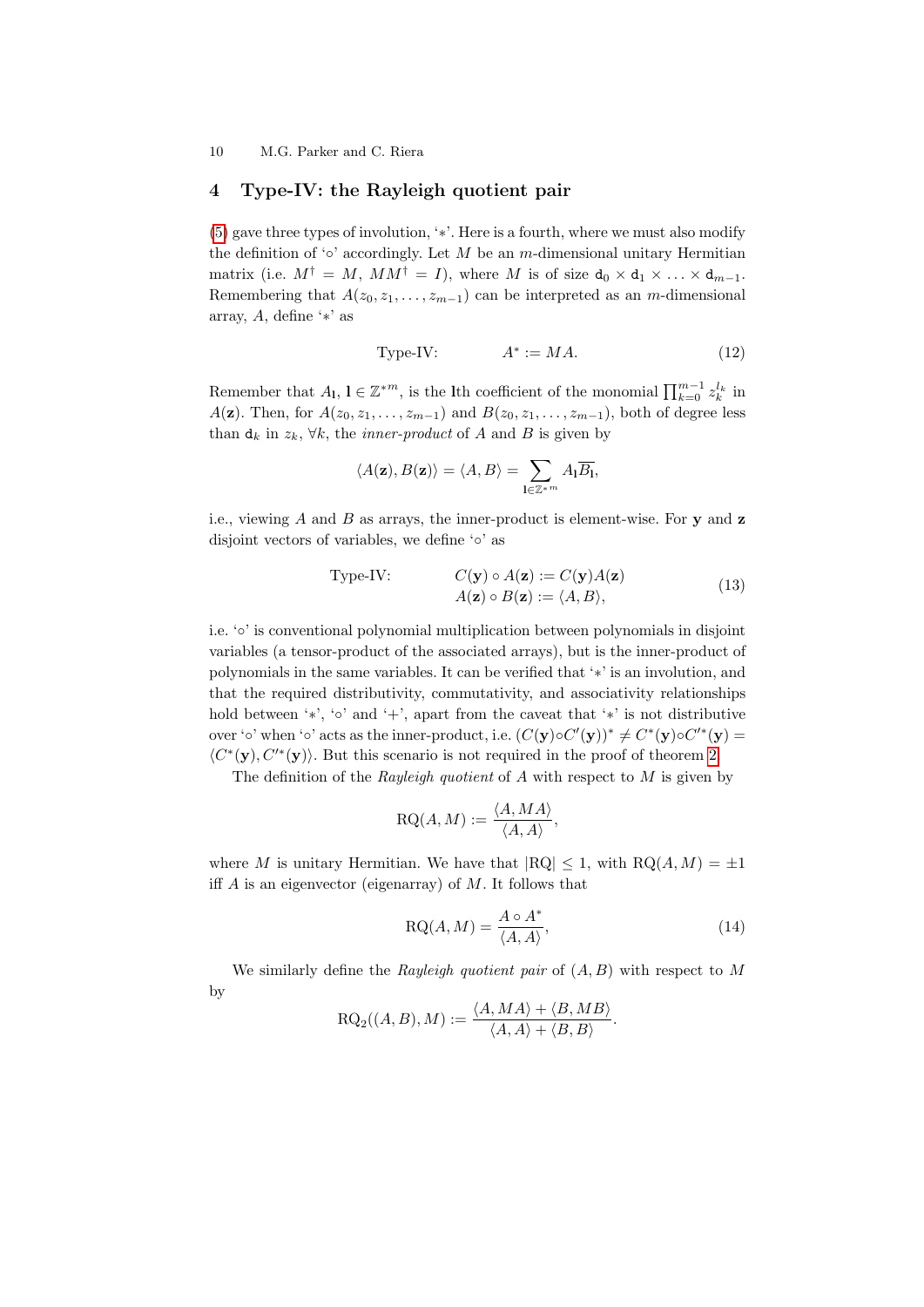We have that  $|RQ_2| \leq 1$ , with  $RQ_2((A, B), M) = \pm 1$  iff both A and B are eigenvectors of M. The type-IV definition of ' $*$ ' and '∘' implies that

$$
RQ_2((A, B), M) = \frac{A \circ A^* + B \circ B^*}{\langle A, A \rangle + \langle B, B \rangle}.
$$
\n(15)

Let  $M_{y_i}$  be a  $d_{\mu_i} \times d_{\mu_i+1} \times \ldots \times d_{\mu_i+m_i-1}$  Hermitian unitary matrix, and let  $M_j = M_{y_i} \otimes M_{j-1}, \forall j$ , where  $M_{-1} = 1$  and  $\mathcal{M} := M_{n-1}$ . We apply construction [\(9\)](#page-7-2) for '\*' and '∘' of type-IV, with respect to  $M_{y_j}$  at step j. Then  $(\mathcal{F}, \mathcal{G}) :=$  $(F_{n-1}, G_{n-1})$  is a  $\lambda$ -pair, where  $\lambda = \prod_{j=0}^{n-1} \lambda_j$  (note that, in this case, the  $\lambda_j$  are complex numbers, not polynomials). In particular,

$$
\mathrm{RQ}_2((\mathcal{F}, \mathcal{G}), \mathcal{M}) = \frac{\mathcal{F} \circ \mathcal{F}^* + \mathcal{G} \circ \mathcal{G}^*}{\langle \mathcal{F}, \mathcal{F} \rangle + \langle \mathcal{G}, \mathcal{G} \rangle} = \frac{\lambda}{\langle \mathcal{F}, \mathcal{F} \rangle + \langle \mathcal{G}, \mathcal{G} \rangle},\tag{16}
$$

where  $F_{-1} = G_{-1} = 1$ . If both  $C_j$  and  $D_j$  are eigenvectors of  $M_{y_j}$ ,  $\forall j$ , then both  $\mathcal F$  and  $\mathcal G$  are eigenvectors of  $\mathcal M$ . So we have a way of computing sets of eigenvectors of  $\mathcal{M} = \bigotimes_{j=0}^{n-1} M_{y_j}$  given a set of eigenvectors,  $\{C_j, D_j \mid M_{y_j}C_j =$  $C_j, M_{y_i}D_j = D_j$ ,  $\forall j$ . Trivial eigenvectors of M can be obtained by assigning  $C_j = D_j^*$ ,  $\forall j$ , and are not interesting - the interesting eigenvectors are obtained if  $C_j \neq D_j$  for one or more j.

#### 5 Set recursion

The  $\lambda$ -pair construction [\(9\)](#page-7-2) is generalised to a  $\lambda$ -set construction of size S, as follows:

<span id="page-10-0"></span>
$$
\mathbf{F}_j := \begin{pmatrix} F_{j,0}(\mathbf{z}_j) \\ F_{j,1}(\mathbf{z}_j) \\ \vdots \\ F_{j,S-1}(\mathbf{z}_j) \end{pmatrix} = \left( \mathcal{U}_j(\mathbf{y}_j) \sqrt{\lambda_j} \mathcal{T}_j(\mathbf{y}_j) \mathcal{V}_j(\mathbf{y}_j) \right)^{(\dagger)} \begin{pmatrix} F_{j-1,0}(\mathbf{z}_{j-1}) \\ F_{j-1,1}(\mathbf{z}_{j-1}) \\ \vdots \\ F_{j-1,S-1}(\mathbf{z}_{j-1}) \end{pmatrix}, \tag{17}
$$

where  $\mathcal{U}_j$  and  $\mathcal{V}_j$  are unitary,  $\forall j$ ,  $\mathbf{y}_j := (z_{\mu_j}, z_{\mu_j+1}, \ldots, z_{\mu_j+m_j-1}), \mu_j = \sum_{i=0}^{j-1} m_i$ , and  $\mathbf{z}_j = \mathbf{y}_j | \mathbf{z}_{j-1}, \forall j$ . From starting conditions  $(F_{-1,s} = 1, 0 \le s < S)$ , one obtains  $\lambda$ -set  $(\mathcal{F} := F_{n-1,s}, 0 \leq s < S)$ , where  $\lambda = \prod_{j=0}^{n-1} \lambda_j$ .

## <span id="page-10-1"></span> $5.1$  Size- $2^t$  sets

A special case is when  $S = 2^t$  and  $\sqrt{\lambda_j} \mathcal{T}_j$  decomposes as  $\sqrt{\lambda_j} \mathcal{T}_j = \bigotimes_{k=0}^{t-1} \sqrt{\lambda_{j,k}} T_{j,k}$ , where  $\sqrt{\lambda_{j,k}}T_{j,k} = \begin{pmatrix} C_{j,k} & D_{j,k}^* \ D_{j,k} & -C_{j,k}^* \end{pmatrix}$  is a matrix function of  $m_{j,k}$  variables. For this decomposition of the construction, unitary evaluation sets of types I, II, and III are then just a  $t$ -fold tensoring of the evaluations described in  $(6)$ , where  $m_j = \sum_{k=0}^{t-1} m_{j,k}$ . It follows that

**Definition:**  $\mathcal F$  is a perfect type-I, II, or III set iff,  $\forall j, k, \lambda_j = c, c \prod_{k=0}^{t-1} (1 + z_{\mu_j + k}^2)$ , and  $c \prod_{k=0}^{t-1} (1 - z_{\mu_j+k}^2)$ , for types I, II, and III, respectively, where  $c \in \mathbb{R}$ .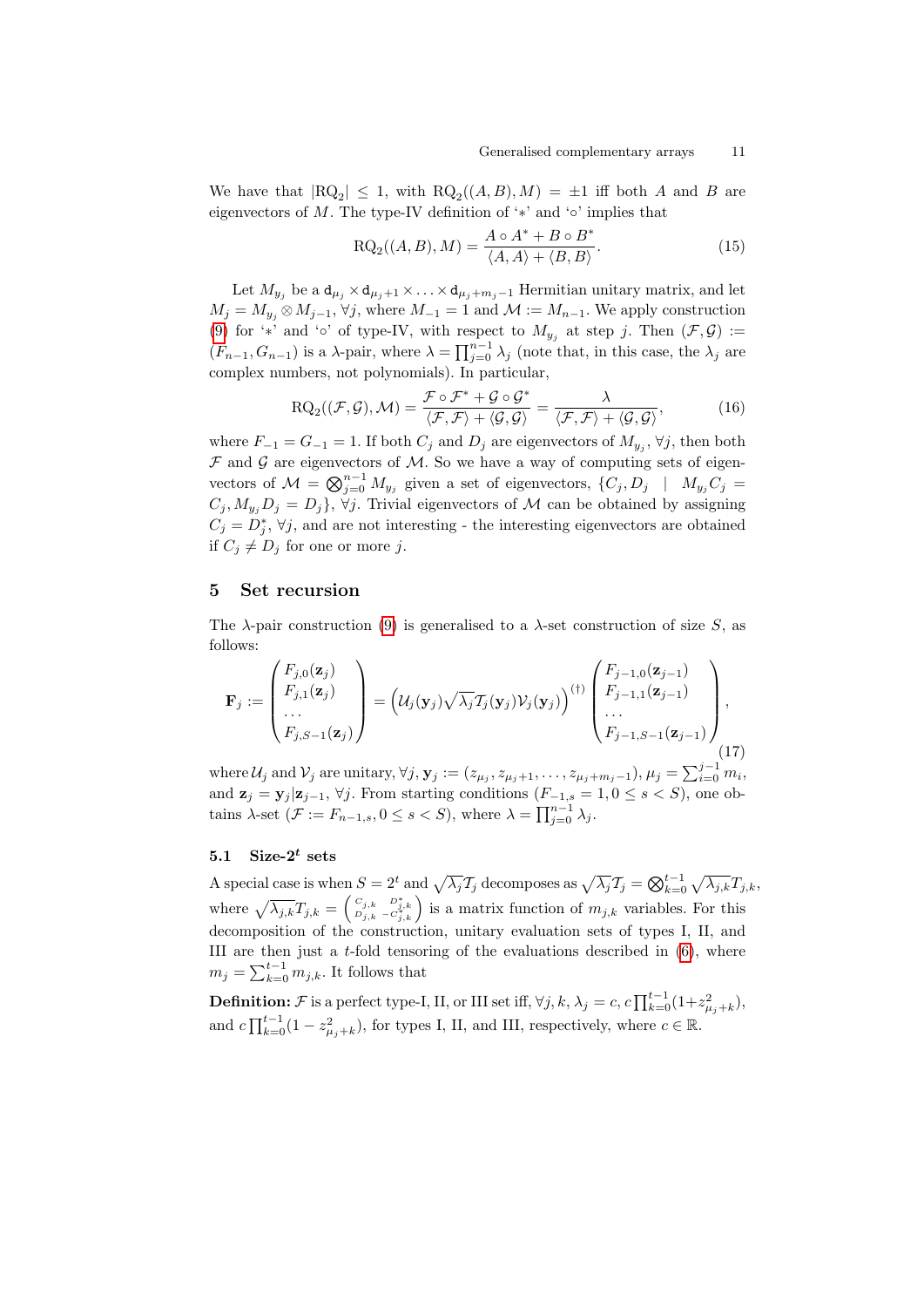## 5.2 Size- $2^t$  sets of  $2 \times 2 \times \ldots \times 2$  bipolar arrays

If we further restrict, such that  $m_{j,k} = 1$  and  $d_{\mu_j+k} = d_{tj+k} = 2, \forall j, k$ , and where the constructed polynomials have coefficients restricted to  $\{1, -1\}$  then, gener-alising [\(11\)](#page-8-0), and observing that  $\mu_j = t_j$ , one can substitute in for  $\mathcal{U}_j \sqrt{\lambda_j} \mathcal{I}_j \mathcal{V}_j$  in [\(17\)](#page-10-0) to obtain

I: 
$$
\begin{pmatrix} F_{j,0}(\mathbf{z}_{j}) \\ F_{j,1}(\mathbf{z}_{j}) \\ \vdots \\ F_{j,2^{t}-1}(\mathbf{z}_{j}) \end{pmatrix} = \pm H^{\otimes t} P_{\gamma,j} \otimes \sum_{k=0}^{t-1} \begin{pmatrix} 1 & 0 \\ 0 & z_{tj+k} \end{pmatrix} O_{j} P_{\theta,j} \begin{pmatrix} F_{j-1,0,}(\mathbf{z}_{j-1}) \\ F_{j-1,1}(\mathbf{z}_{j-1}) \\ \vdots \\ F_{j-1,2^{t}-1}(\mathbf{z}_{j-1}) \end{pmatrix}.
$$
II: 
$$
\begin{pmatrix} F_{j,0}(\mathbf{z}_{j}) \\ F_{j,1}(\mathbf{z}_{j}) \\ \vdots \\ F_{j,2^{t}-1}(\mathbf{z}_{j}) \end{pmatrix} = \pm \bigotimes_{k=0}^{t-1} \begin{pmatrix} 1 & z_{tj+k} \\ z_{tj+k} & -1 \end{pmatrix} O_{j} P_{\theta,j} \begin{pmatrix} F_{j-1,0}(\mathbf{z}_{j-1}) \\ F_{j-1,1}(\mathbf{z}_{j-1}) \\ \vdots \\ F_{j-1,2^{t}-1}(\mathbf{z}_{j-1}) \end{pmatrix}.
$$
III: 
$$
\begin{pmatrix} F_{j,0}(\mathbf{z}_{j}) \\ F_{j,0}(\mathbf{z}_{j}) \\ \vdots \\ F_{j,1}(\mathbf{z}_{j}) \\ \vdots \\ F_{j,2^{t}-1}(\mathbf{z}_{j}) \end{pmatrix} = \pm \bigotimes_{k=0}^{t-1} \begin{pmatrix} 1 & z_{tj+k} \\ z_{tj+k} & 1 \end{pmatrix} O_{j} P_{\theta,j} \begin{pmatrix} F_{j-1,0}(\mathbf{z}_{j-1}) \\ F_{j-1,1}(\mathbf{z}_{j-1}) \\ \vdots \\ F_{j-1,2^{t}-1}(\mathbf{z}_{j-1}) \end{pmatrix},
$$
 (18)

where  $P_{\gamma,j}, P_{\theta,j}$  are  $2^t \times 2^t$  permutation matrices, and  $O_j := \text{diag}(o_j)$ ,  $o_j \in$  ${1, -1}^2$ . For type-I, when comparing with [\(11\)](#page-8-0), the application of  $O_j$  on the right-hand side is no longer redundant so is included. For type-III, the inclusion of  $P_{\theta,j}$  is for the same reason. In all three cases, the final set,  $\begin{pmatrix} F'_{j,0}(z_j) \\ F'_{j,1}(z_j) \\ \vdots \\ F'_{j,2^t-1}(z_j) \end{pmatrix}$  $\setminus$ , is given by  $O_{j+1}$   $\begin{pmatrix} F_{j,0}(\mathbf{z}_j) \\ F_{j,1}(\mathbf{z}_j) \\ \dots \\ F_{j,2^t-1}(\mathbf{z}_j) \end{pmatrix}$ ), where one does not distinguish between  $\begin{pmatrix} F_{j,0}(z_j) \\ F_{j,1}(z_j) \\ \vdots \\ F_{j,2^t-1}(z_j) \end{pmatrix}$  $\setminus$ and  $P_{\theta,j+1}$   $\begin{pmatrix} F_{j,0}(\mathbf{z}_j) \\ F_{j,1}(\mathbf{z}_j) \\ \vdots \\ F_{j,2^t-1}(\mathbf{z}_j) \end{pmatrix}$  $\setminus$ .

# 6 Generalised Boolean λ-sets

We now develop closed-form Boolean expressions for a special case of the sets described by subsection [5.1,](#page-10-1) where  $d_{\mu_j+k} = 2$ ,  $\forall j, k$ , and where the coefficients are in  $\{1, -1\}$ . Let  $\mu_{j,k} = \mu_j + \sum_{i=0}^{k-1} m_{j,i}$ , and  $C_{j,k}$  and  $D_{j,k}$  be polynomials in  $\mathbf{y}_{j,k}$ , where  $\mathbf{y}_{j,k} = (z_{\mu_{j,k}}, z_{\mu_{j,k}+1}, \ldots, z_{\mu_{j,k}+m_{j,k}-1})$ . In [\(17\)](#page-10-0), let  $\sqrt{\lambda_j} \mathcal{I}_j =$  $\bigotimes_{k=0}^{t-1} \sqrt{\lambda_{j,k}}T_{j,k}$ , where  $\sqrt{\lambda_{j,k}}T_{j,k} = \begin{pmatrix} c_{j,k} & D_{j,k}^* \ D_{j,k} & -C_{j,k}^* \end{pmatrix}$ . As we are recursing we can, WLOG, assign  $\mathcal{U}_j = I$ ,  $\forall j < n-1$ , i.e. only  $\mathcal{U}_{n-1}^{(k)}$  is not constrained to identity if our final  $\lambda$ -set is  $\mathcal{F} = \mathbf{F}_{n-1}$ . We restrict to a  $\{1, -1\}$  alphabet, for both  $C_{j,k}$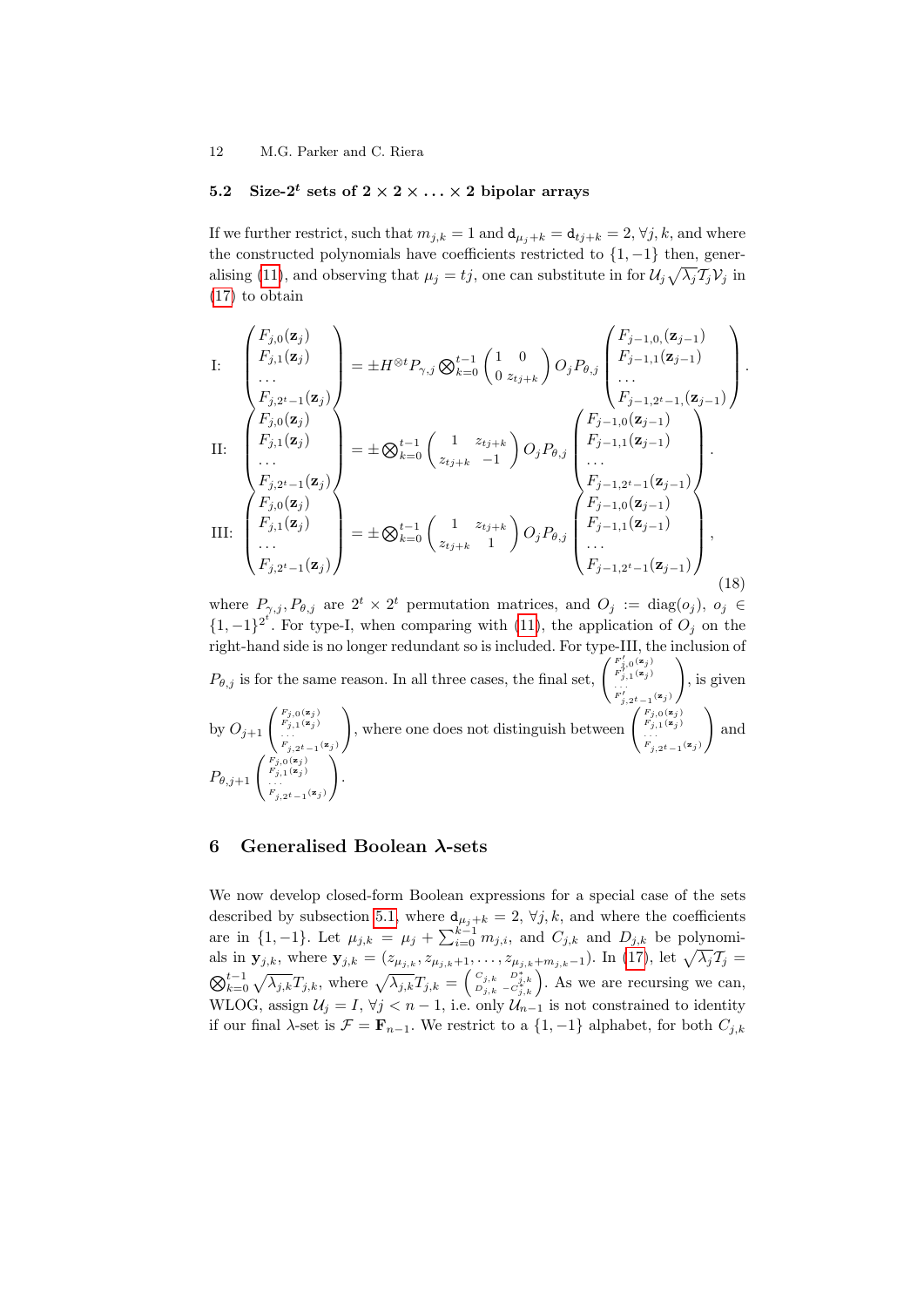and  $D_{j,k}$ , and for the resulting  $F_j$ , by assigning  $\mathcal{V}_j = \begin{pmatrix} 1 & 1 \\ 1 & -1 \end{pmatrix}^{\otimes t} O_j P_{\theta,j}$ . We have

<span id="page-12-0"></span>
$$
\left(\sqrt{\lambda_j}\mathcal{T}_j\left(\begin{smallmatrix} 1 & 1 \\ 1 & -1 \end{smallmatrix}\right)^{\otimes t}\right) = \bigotimes_{k=0}^{t-1} \left(\begin{smallmatrix} C_{j,k} + D_{j,k}^* & C_{j,k} - D_{j,k}^* \\ D_{j,k} - C_{j,k}^* & D_{j,k} + C_{j,k}^* \end{smallmatrix}\right).
$$
 (19)

[\(19\)](#page-12-0) is, essentially, an array generalisation of Turyn's construction [\[5\]](#page-18-4), in more general context. To begin with, set  $O_j = P_{\theta,j} = I$ ,  $\forall j$ , and ignore (†). Then [\(17\)](#page-10-0) simplifies to

<span id="page-12-3"></span>
$$
\mathbf{F}_{j} = \bigotimes_{k=0}^{t-1} \begin{pmatrix} c_{j,k} + b_{j,k}^{*} & c_{j,k} - b_{j,k}^{*} \\ b_{j,k} - c_{j,k}^{*} & b_{j,k} + c_{j,k}^{*} \end{pmatrix} \mathbf{F}_{j-1}.
$$
\n(20)

As  $C_{j,k}$  and  $D_{j,k}$  are  $2 \times 2 \times \ldots \times 2$  arrays with elements from  $\{1, -1\}$ , then they can be represented by Boolean functions  $c_{j,k}, d_{j,k} : \mathbb{F}_2^{m_{j,k}} \to \mathbb{F}_2$ , of  $\mathbf{u}_{j,k}$ , where  $\mathbf{u}_{j,k} := (x_{\mu_{j,k}}, x_{\mu_{j,k}+1}, \ldots, x_{\mu_{j,k}+m_{j,k}-1}) \in \mathbb{F}_2^{m_{j,k}}$ , and where  $C_{j,k} = (-1)^{c_{j,k}}$  and  $D_{j,k} = (-1)^{d_{j,k}}$ . Our claim is that, given  $c_{j,k}, d_{j,k}$ , and  $f_{j-1,s}$  Boolean functions  $\forall k, s$ , and that  $C^*_{j,k}, D^*_{j,k}$  have elements in  $\{1, -1\}$ ,  $\forall j, k$ , then  $f_{j,s}$  is a Boolean function  $\forall s$ .

Let us first derive for  $t = 1$ , and subsequently develop for more general  $t$ . For  $t = 1, \begin{pmatrix} F_{j,0} \ F_{j,1} \end{pmatrix} = \begin{pmatrix} C_{j-1} + D_{j-1}^* & C_{j-1} - D_{j-1}^* \ D_{j-1} - C_{j-1}^* & D_{j-1} + C_{j-1}^* \end{pmatrix} \begin{pmatrix} F_{j-1,0} \ F_{j-1,1} \end{pmatrix}$  gives

<span id="page-12-2"></span>
$$
F_{j,0} = (C_{j-1} = D_{j-1}^*)C_{j-1}F_{j-1,0} + (C_{j-1} = -D_{j-1}^*)C_{j-1}F_{j-1,1},
$$
  
\n
$$
F_{j,1} = (D_{j-1} = -C_{j-1}^*)D_{j-1}F_{j-1,0} + (D_{j-1} = C_{j-1}^*)D_{j-1}F_{j-1,1}.
$$
\n(21)

Conditions  $(C_{j-1} = D_{j-1}^*) \in \{0,1\}$  and  $(C_{j-1} = -D_{j-1}^*) \in \{0,1\}$  are mutually exclusive, and similarly for  $(D_{j-1} = -C_{j-1}^*)$  and  $(D_{j-1} = C_{j-1}^*)$ . So  $F_{j,0}$  and  $F_{j,1}$ have elements only from the alphabet  $\{1, -1\}$  if  $C_{j-1}$ ,  $D_{j-1}$ ,  $F_{j-1,0}$  and  $F_{j-1,1}$ have elements only from  $\{1, -1\}$ . Assuming that  $C_j^*$  and  $D_j^*$  have coefficients in {1, −1} if  $C_j$  and  $D_j$  do <sup>[5](#page-12-1)</sup>, then let  $C_j^* = (-1)^{c_j^*}$  and  $D_j^* = (-1)^{d_j^*}$ . Then, from [\(21\)](#page-12-2),

<span id="page-12-4"></span>
$$
f_{j,0} = (c_{j-1} + d_{j-1}^* + 1)(c_{j-1} + f_{j-1,0}) + (c_{j-1} + d_{j-1}^*)(c_{j-1} + f_{j-1,1}),
$$
  
\n
$$
f_{j,1} = (c_{j-1}^* + d_{j-1})(d_{j-1} + f_{j-1,0}) + (c_{j-1}^* + d_{j-1} + 1)(d_{j-1} + f_{j-1,1}).
$$
  
\n
$$
\Rightarrow
$$
  
\n
$$
\begin{pmatrix} f_{j,0} \\ f_{j,1} \end{pmatrix} = \begin{pmatrix} c_{j-1} + d_{j-1}^* + 1 & c_{j-1} + d_{j-1}^* \\ c_{j-1}^* + d_{j-1} & c_{j-1}^* + d_{j-1} + 1 \end{pmatrix} \begin{pmatrix} f_{j-1,0} \\ f_{j-1,1} \end{pmatrix} + \begin{pmatrix} c_{j-1} \\ d_{j-1} \end{pmatrix}.
$$
  
\n(22)

Consider the optional '†', i.e.

 $\left( \begin{smallmatrix} F_{j,0} \\ F_{j,1} \end{smallmatrix} \right) = \left( \begin{smallmatrix} C_{j-1} + D_{j-1}^* & C_{j-1} - D_{j-1}^* \\ D_{j-1} - C_{j-1}^* & D_{j-1} + C_{j-1}^* \end{smallmatrix} \right)^\dagger \left( \begin{smallmatrix} F_{j-1,0} \\ F_{j-1,1} \end{smallmatrix} \right) = \left( \begin{smallmatrix} C_{j-1}^* + D_{j-1} & D_{j-1}^* - C_{j-1} \\ C_{j-1}^* - D_{j-1} & D_{j-1}^* + C_{$ In general this possibility does not preserve the  $\{1, -1\}$  alphabet as  $(C_{j-1}^*)$  $D_{j-1}$ ) and  $(D_{j-1}^* = -C_{j-1})$  are not, in general, mutually exclusive conditions,

<span id="page-12-1"></span> $\frac{5}{5}$  The type-IV definition of '\*' does not satisfy this requirement in general.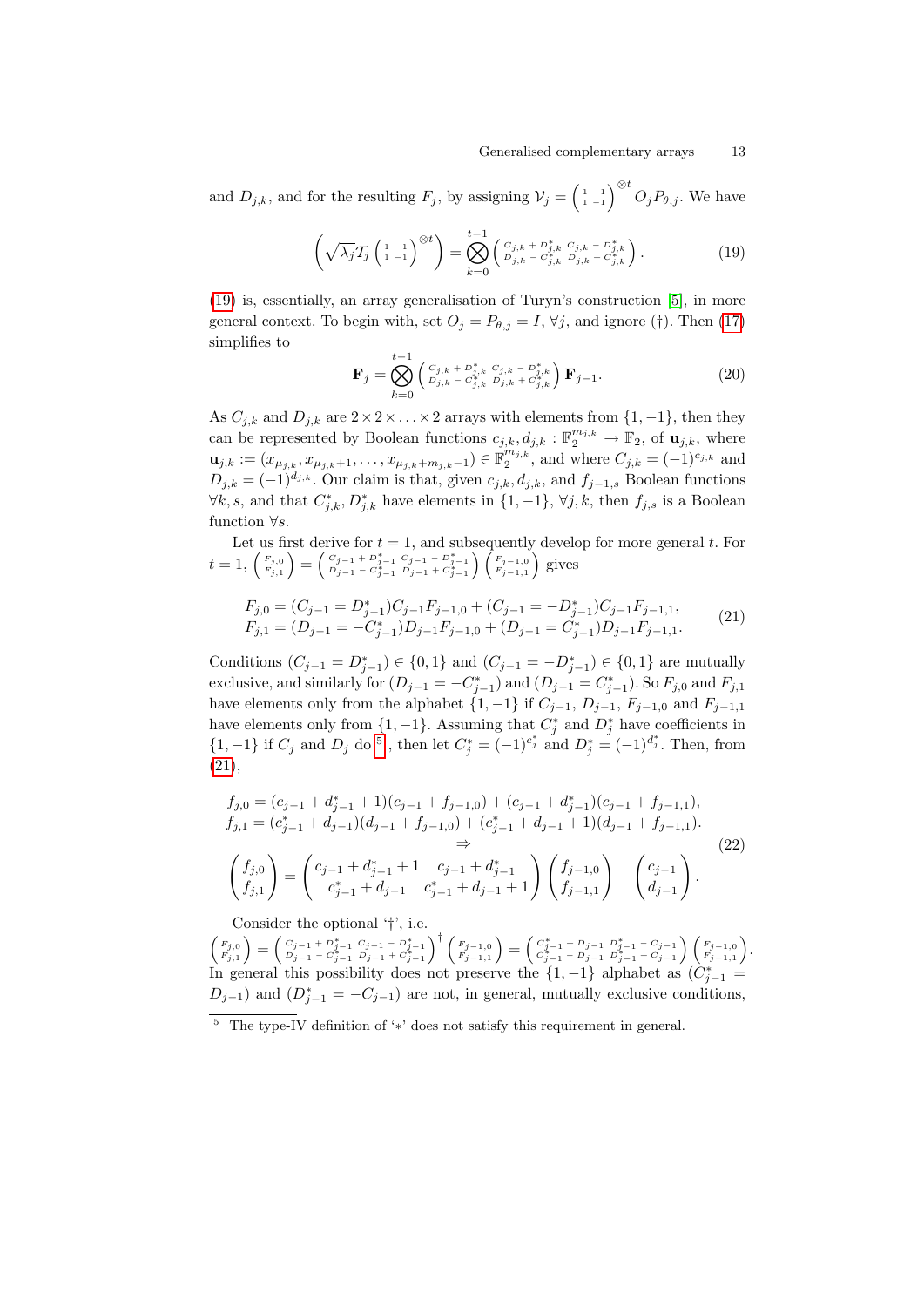and neither are  $(C_{j-1}^* = -D_{j-1})$  and  $(D_{j-1}^* = C_{j-1})$ . However mutual exclusivity is realised in this case when  $c_{j-1}^* + d_{j-1} = c_{j-1} + d_{j-1}^*$ , from which

<span id="page-13-0"></span>
$$
\begin{pmatrix} f_{j,0} \\ f_{j,1} \end{pmatrix} = \begin{pmatrix} c_{j-1} + d_{j-1}^* + 1 & c_{j-1} + d_{j-1}^* \\ c_{j-1} + d_{j-1}^* & c_{j-1} + d_{j-1}^* + 1 \end{pmatrix} \begin{pmatrix} f_{j-1,0} \\ f_{j-1,1} \end{pmatrix} + \begin{pmatrix} c_{j-1}^* \\ d_{j-1}^* \end{pmatrix} + c_{j-1}c_{j-1}^* + d_{j-1}d_{j-1}^*.
$$
\n(23)

For reasons of page count we do not develop [\(23\)](#page-13-0) further in this paper.

Now consider more general t. Let  $\mathbf{f}_j := (f_{j,s}, s \in \mathbb{F}_2^t)$ , where  $f_{j,s} : \mathbb{F}_2^{\mu_{j+1}} \to \mathbb{F}_2$ is a function of  $(x_0, x_1, \ldots, x_{\mu_{j+1}-1})$ ,  $\forall s$ . Then, from [\(20\)](#page-12-3) and [\(22\)](#page-12-4),

$$
\mathbf{f}_j := \log_{-1}(\mathbf{F}_j) = \bigotimes_{k=0}^{t-1} \left( \begin{smallmatrix} c_{j,k} + d_{j,k}^* + 1 & c_{j,k} + d_{j,k}^* \\ c_{j,k}^* + d_{j,k} & c_{j,k}^* + d_{j,k} + 1 \end{smallmatrix} \right) \mathbf{f}_{j-1} + \mathbf{v}_j,
$$

where  $\mathbf{v}_j = ((s+1)\cdot \mathbf{c}_j + s\cdot \mathbf{d}_j, s \in \mathbb{F}_2^t), \mathbf{c}_j = (c_{j,k}, 0 \le k < t)$ , and  $\mathbf{d}_j = (d_{j,k}, 0 \le k < t)$  $k < t$ ). Let  $w_{j,k} = c_{j,k} + d_{j,k}^* : \mathbb{F}_2^{m_{j,k}} \to \mathbb{F}_2$ . Then  $w_{j,k}^* = c_{j,k}^* + d_{j,k}$  and

<span id="page-13-1"></span>
$$
\mathbf{f}_{j} = \bigotimes_{k=0}^{t-1} \left( \begin{array}{c} w_{j,k} + 1 & w_{j,k} \\ w_{j,k}^* & w_{j,k}^* + 1 \end{array} \right) \mathbf{f}_{j-1} + \mathbf{v}_{j}.
$$
 (24)

Unwrapping [\(24\)](#page-13-1), and setting, wlog,  $f_{-1} = 0$ , gives

<span id="page-13-2"></span>
$$
\mathbf{f}_{j} = \prod_{q=0}^{j} \bigotimes_{k=0}^{t-1} {\begin{pmatrix} w_{q,k} + 1 & w_{q,k} \\ w_{q,k}^* & w_{q,k}^* + 1 \end{pmatrix} \mathbf{f}_{-1} + \mathbf{v}_{j} + \sum_{q=0}^{j-1} \prod_{q=0}^{j} \prod_{r=q+1}^{j} \bigotimes_{k=0}^{t-1} {\begin{pmatrix} w_{r,k} + 1 & w_{r,k} \\ w_{r,k}^* & w_{r,k}^* + 1 \end{pmatrix} \mathbf{v}_{q} + \mathbf{v}_{j} + \sum_{q=0}^{j-1} \prod_{r=q+1}^{j} \bigotimes_{k=0}^{t-1} {\begin{pmatrix} w_{r,k} + 1 & w_{r,k} \\ w_{r,k}^* & w_{r,k}^* + 1 \end{pmatrix} \mathbf{v}_{q} + \mathbf{v}_{j} + \sum_{q=0}^{j-1} \bigotimes_{k=0}^{t-1} {\begin{pmatrix} \prod_{r=q+1}^{j} {w_{r,k} + 1 & w_{r,k} \\ w_{r,k}^* & w_{r,k}^* + 1 \end{pmatrix} \mathbf{v}_{q}},
$$
\n(25)

where the ' $\prod$ ' sign means 'multiply matrices on the left', e.g.  $\prod_{j=0}^{1} M_j = M_1 M_0$ .

We now present two alternative derivations, A and B, taking [\(25\)](#page-13-2) as their starting point. They yield different, but equivalent, expressions for  $f_i$ .

#### 6.1 Derivation A

We require extra notation. For  $g : \mathbb{F}_2^a \to \mathbb{F}_2$  for some positive integer, a, then, for  $b \in \mathbb{F}_2$ , define

$$
g^{*b} := g,
$$
  

$$
:= g^*,
$$
  

$$
b = 0,
$$
  

$$
b = 1.
$$

More generally, for  $a = (a_0, a_1, \ldots, a_{t-1}) \in \mathbb{Z}^{+t}$ ,  $g_k : \mathbb{F}_2^{a_k} \to \mathbb{F}_2$ ,  $\mathbf{g} = (g_0, g_1, \ldots, g_{t-1})$ :  $((\mathbb{F}_2^{a_k} \to \mathbb{F}_2), 0 \leq k < t)$ , and  $b \in \mathbb{F}_2^t$ , then

<span id="page-13-3"></span>
$$
\mathbf{g} \wedge b := \mathbf{g}^{*b} + b := (g_0^{*b_0}, g_1^{*b_1}, \dots, g_{t-1}^{*b_{t-1}}) + b.
$$
 (26)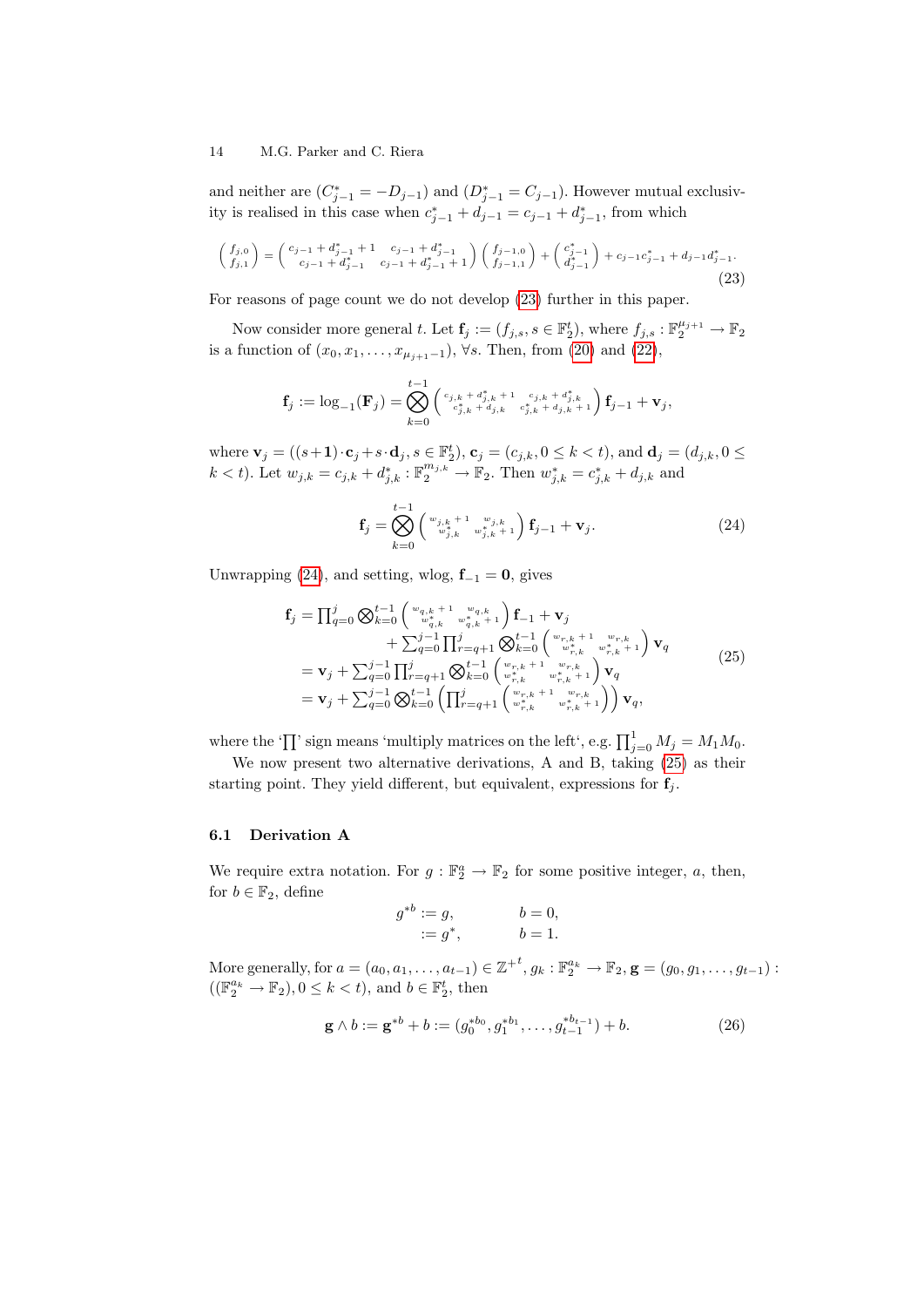Define a recursive extension of '∧':

$$
\bigwedge_{p=i}^j \mathbf{g}_p := \mathbf{g}_i \wedge (\bigwedge_{p=i+1}^j \mathbf{g}_p), \qquad i < j,
$$

where  $\mathbf{g}_p : ((\mathbb{F}_2^{a_{k_p}} \to \mathbb{F}_2), 0 \leq k_i < t),$  and  $\bigwedge_{p=j}^j \mathbf{g}_p = \mathbf{g}_j$ .

Let  $\mathbf{w}_j = (w_{j,0}, w_{j,1}, \dots, w_{j,t-1})$ . Then, for  $b = (b_0, b_1, \dots, b_{t-1}) \in \mathbb{F}_2^t$ , assign  $h_q = \bigwedge_{p=q+1}^{j+1} \mathbf{w}_p$ , where  $\mathbf{w}_{j+1} = s$ . Then, from [\(25\)](#page-13-2),

<span id="page-14-0"></span>
$$
\mathbf{f}_j = (f_{j,s}, s \in \mathbb{F}_2^t), \qquad f_{j,s} = \sum_{q=0}^j \mathbf{v}_q(\mathbf{h}_q). \tag{27}
$$

**Proof.** (of [\(27\)](#page-14-0), sketch) - Observe that, for  $\mathbf{v} = \begin{pmatrix} v^{(0)} \\ v^{(1)} \end{pmatrix}$ ,  $\begin{pmatrix} w+1 & w \\ w & w+1 \end{pmatrix} \mathbf{v} =$  $\begin{pmatrix} \mathbf{v}(w) \\ \mathbf{v}(w+1) \end{pmatrix}$ . Therefore  $\mathbf{v}' = \begin{pmatrix} w+1 & w \\ w^* & w^*+1 \end{pmatrix} \mathbf{v} = \begin{pmatrix} \mathbf{v}(w) \\ \mathbf{v}(w^*+1) \end{pmatrix}$ , i.e.  $\mathbf{v}' = (v'_s = \mathbf{v}(w^{*s} + v'_s))$  $s) = \mathbf{v}(w \wedge s), s \in \mathbb{F}_2$ <sup>T</sup>. Now observe that  $\mathbf{v}' = \begin{pmatrix} w_2 + 1 & w_2 \\ w_2^* & w_2^* + 1 \end{pmatrix} \begin{pmatrix} w_1 + 1 & w_1 \\ w_1^* & w_1^* + 1 \end{pmatrix} \mathbf{v} =$  $\begin{pmatrix} w_2+1 & w_2 \\ w_2^* & w_2^*+1 \end{pmatrix}\begin{pmatrix} \mathbf{v}(w_1) \\ \mathbf{v}(w_1^*+1) \end{pmatrix} = \begin{pmatrix} \mathbf{v}(w_1^*^{w_2}+w_2) \\ \mathbf{v}(w_1^*(w_2^*+1) + w_2^*) \end{pmatrix}$  $\mathbf{v}_{(\mathbf{w}_1^{*(\mathbf{w}_2^2+1)}+\mathbf{w}_2^*)}^{\mathbf{v}(\mathbf{w}_1^{*(\mathbf{w}_2^2+\mathbf{1})}+\mathbf{w}_2^*)}$ . Therefore  $\mathbf{v}'=(v'_s=\mathbf{v}(w_1\wedge$  $(w_2 \wedge s)$  =  $\mathbf{v}(\bigwedge_{p=1}^3 w_p)$ ,  $s \in \mathbb{F}_2$   $)^T$ , where  $w_3 = s$ .

Applying these techniques to  $(25)$  yields  $(27)$ , where more general t implies function vectors,  $\mathbf{w}_j$ .

**Remark:** Potential confusion is possible here by reading  $v(h)$  and similar, incorrectly, as  $\mathbf{v} \times (\mathbf{h})$ . The real meaning should be clear from the proof of [\(27\)](#page-14-0), and by context in the ensuing discussion.

Re-introducing more general  $O_j$  and  $P_{\theta,j}$  to [\(20\)](#page-12-3) modifies [\(27\)](#page-14-0). In particular,  $P_{\theta,j}$  is a  $2^t \times 2^t$  permutation matrix. Let  $\theta_j := (\theta_{0,j}, \theta_{1,j}, \ldots, \theta_{t-1,j})$ :  $\mathbb{F}_2^t \to \mathbb{F}_2^t$  represent this permutation, and let it act on  $\mathbf{w}_j$ , i.e. define  $\mathbf{w}_{\theta,j}$  :=  $(\theta_{0,j}(\mathbf{w}_j), \theta_{1,j}(\mathbf{w}_j), \ldots, \theta_{t-1,j}(\mathbf{w}_j)),$  where  $\theta_{k,j}(\mathbf{w}_j) : \mathbb{F}_2^t \to \mathbb{F}_2$ . Then

<span id="page-14-1"></span>
$$
\mathbf{f}_j = (f_{j,s}, s \in \mathbb{F}_2^t), \qquad f_{j,s} = \sum_{q=0}^j \mathbf{v}_q(\mathbf{h}_{\theta,q}) + o_q(\mathbf{w}_q), \tag{28}
$$

where  $\mathbf{h}_{\theta,q} = \bigwedge_{p=q+1}^{j+1} \mathbf{w}_{\theta,p}, p \leq j, \mathbf{w}_{\theta,j+1} = s$ , and  $o_q : \mathbb{F}_2^t \to \mathbb{F}_2$  is arbitrary.

The action of ' $\wedge$ ' and ' $\bigwedge$ ', in the context of [\(28\)](#page-14-1), is simplified if,  $\forall j, k, w^*_{j,k} =$  $w_{j,k}$  or  $w_{j,k}^* = w_{j,k} + 1$ :

•  $w_{j,k}^* = w_{j,k}, \forall j, k:$  From [\(26\)](#page-13-3), if  $g_k^* = g_k$ , then  $\mathbf{g}^{*b} + b = \mathbf{g} + b$ . So the action of '∧' on  $w_{j,k}$  becomes '+',  $\mathbf{h}_{\theta,q} = s + \sum_{p=q+1}^{j} \mathbf{w}_{\theta,p}$ , and [\(28\)](#page-14-1) becomes

<span id="page-14-2"></span>
$$
\mathbf{f}_{j} = (f_{j,s}, s \in \mathbb{F}_{2}^{t}), \qquad f_{j,s} = \sum_{q=0}^{j} \mathbf{v}_{q}(\mathbf{h}_{\theta,q}) + o_{q}(\mathbf{w}_{q}). \tag{29}
$$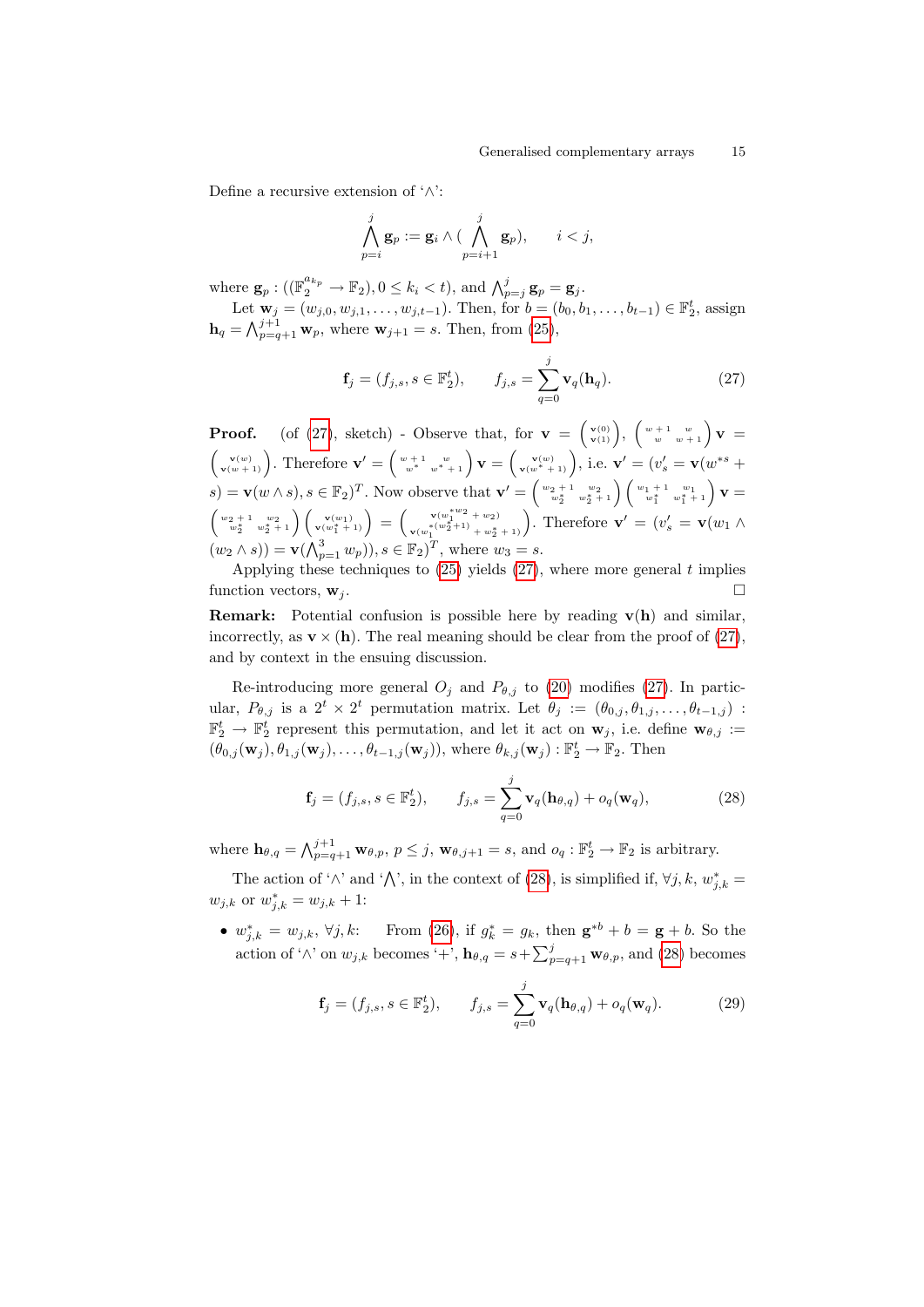•  $w_{j,k}^* = w_{j,k} + 1$ ,  $\forall j,k$ : From [\(26\)](#page-13-3), if  $g_k^* = g_k + 1$ , then  $\mathbf{g}^{*b} + b = \mathbf{g}$ . So  $\bigwedge_{p=q+1}^{j+1} \mathbf{w}_p = \mathbf{w}_{q+1}, \mathbf{h}_{\theta,q} = \mathbf{w}_{\theta,q+1},$  and [\(28\)](#page-14-1) becomes

<span id="page-15-0"></span>
$$
\mathbf{f}_{j} = (f_{j,s}, s \in \mathbb{F}_{2}^{t}), \qquad f_{j,s} = \mathbf{v}_{j}(s) + o_{j}(\mathbf{w}_{j}) + \sum_{q=0}^{j-1} \mathbf{v}_{q}(\mathbf{w}_{\theta,q+1}) + o_{q}(\mathbf{w}_{q}). \tag{30}
$$

 $\diamondsuit$  Consider,  $\forall k$ , and one or more j,

Condition X: 
$$
c_{j,k}^* = c_{j,k} + a, d_{j,k}^* = d_{j,k} + a + 1, a \in \mathbb{F}_2 \Rightarrow w_{j,k}^* = w_{j,k} + 1.
$$

If, wlog, one sets  $a = 0$ , then condition X implies that  $D_{j,k} - C^*_{j,k} =$  $-(C_{j,k} + D_{j,k}^*)$ , and  $D_{j,k} + C_{j,k}^* = C_{j,k} - D_{j,k}^*$ , leading to factorisation of the matrix in [\(20\)](#page-12-3):

$$
\begin{pmatrix} C_{j,k} + D_{j,k}^* C_{j,k} - D_{j,k}^* \\ D_{j,k} - C_{j,k}^* D_{j,k} + C_{j,k}^* \end{pmatrix} = \begin{pmatrix} 1 & 1 \\ -1 & 1 \end{pmatrix} \begin{pmatrix} C_{j,k} + D_{j,k}^* & 0 \\ 0 & D_{j,k} + C_{j,k}^* \end{pmatrix}.
$$

If, for fixed j, condition X holds  $\forall k, 0 \leq k < t$ , then one can employ permutations  $\gamma_i$  and  $\theta_j$  on the columns of the two matrix factors. Thus, [\(20\)](#page-12-3) becomes

$$
F_j = \left(\begin{array}{c} 1 \ 1 \\ -1 \ 1 \end{array}\right)^{\otimes t} P_{\gamma,j} \bigotimes_{k=0}^{t-1} \left(\begin{array}{c} C_{j,k} + D^*_{j,k} & 0 \\ 0 & D_{j,k} + C^*_{j,k} \end{array}\right) P_{\theta,j} F_{j-1},
$$

and, in Boolean terms, this extra permutation generalises  $\mathbf{v}_j$  to  $\mathbf{v}_{\gamma,j}$  :=  $(\gamma_{0,j}(\mathbf{v}_j), \gamma_{1,j}(\mathbf{v}_j), \ldots, \gamma_{t-1,j}(\mathbf{v}_j)),$  where  $\gamma_j = (\gamma_{0,j}, \gamma_{1,j}, \ldots, \gamma_{t-1,j})$ :  $\mathbb{F}_2^t \to \mathbb{F}_2^t$  is a permutation, and  $\gamma_{k,j}(\mathbf{v}_j) : \mathbb{F}_2^t \to \mathbb{F}_2$ , and we obtain,

<span id="page-15-1"></span>
$$
\mathbf{f}_{j} = (f_{j,s}, s \in \mathbb{F}_{2}^{t}), \qquad f_{j,s} = \mathbf{v}_{\gamma,j}(s) + o_{j}(\mathbf{w}_{j}) + \sum_{q=0}^{j-1} \mathbf{v}_{\gamma,q}(\mathbf{w}_{\theta,q+1}) + o_{q}(\mathbf{w}_{q}),
$$
\n(31)

where  $\gamma_i$  is the identity permutation  $\forall j$  where condition X does not hold.

#### 6.2 Derivation B

Let  $J = \begin{pmatrix} 1 & 1 \\ 1 & 1 \end{pmatrix}$ ,  $I = \begin{pmatrix} 1 & 0 \\ 0 & 1 \end{pmatrix}$ , and let  $e_{j,k} = w_{j,k} + w_{j,k}^* + 1$ . For U some  $2 \times 2$ unitary, let  $U_k = \bigotimes_{i=0}^{t-1} V^{(i)}$ , where  $V^{(i)} = I$ ,  $\forall i \neq k$ , and  $V^{(k)} = U$ . From [\(25\)](#page-13-2),

$$
\mathbf{f}_{j} = \mathbf{v}_{j} + \sum_{q=0}^{j-1} \bigotimes_{k=0}^{t-1} \left( \sum_{p=0}^{j} \begin{pmatrix} w_{p,k} & 0 \\ 0 & w_{p,k}^{*} \end{pmatrix} J \left( \prod_{r=q+1}^{p-1} e_{r,k} \right) + I \right) \mathbf{v}_{q}
$$
  
\n
$$
= \mathbf{v}_{j} + \sum_{q=0}^{j-1} \left( I^{\otimes t} + \sum_{k=0}^{t-1} \sum_{p=0}^{j} \begin{pmatrix} w_{p,k} & 0 \\ 0 & w_{p,k}^{*} \end{pmatrix} J_{k} \left( \prod_{r=q+1}^{p-1} e_{r,k} \right) \right) \mathbf{v}_{q}
$$
  
\n
$$
+ \left( (\dots) J_{k} J_{k'} + \dots + (\dots) J_{k} J_{k'} J_{k''} + \dots + (\dots) J^{\otimes t} \right) \mathbf{v}_{q},
$$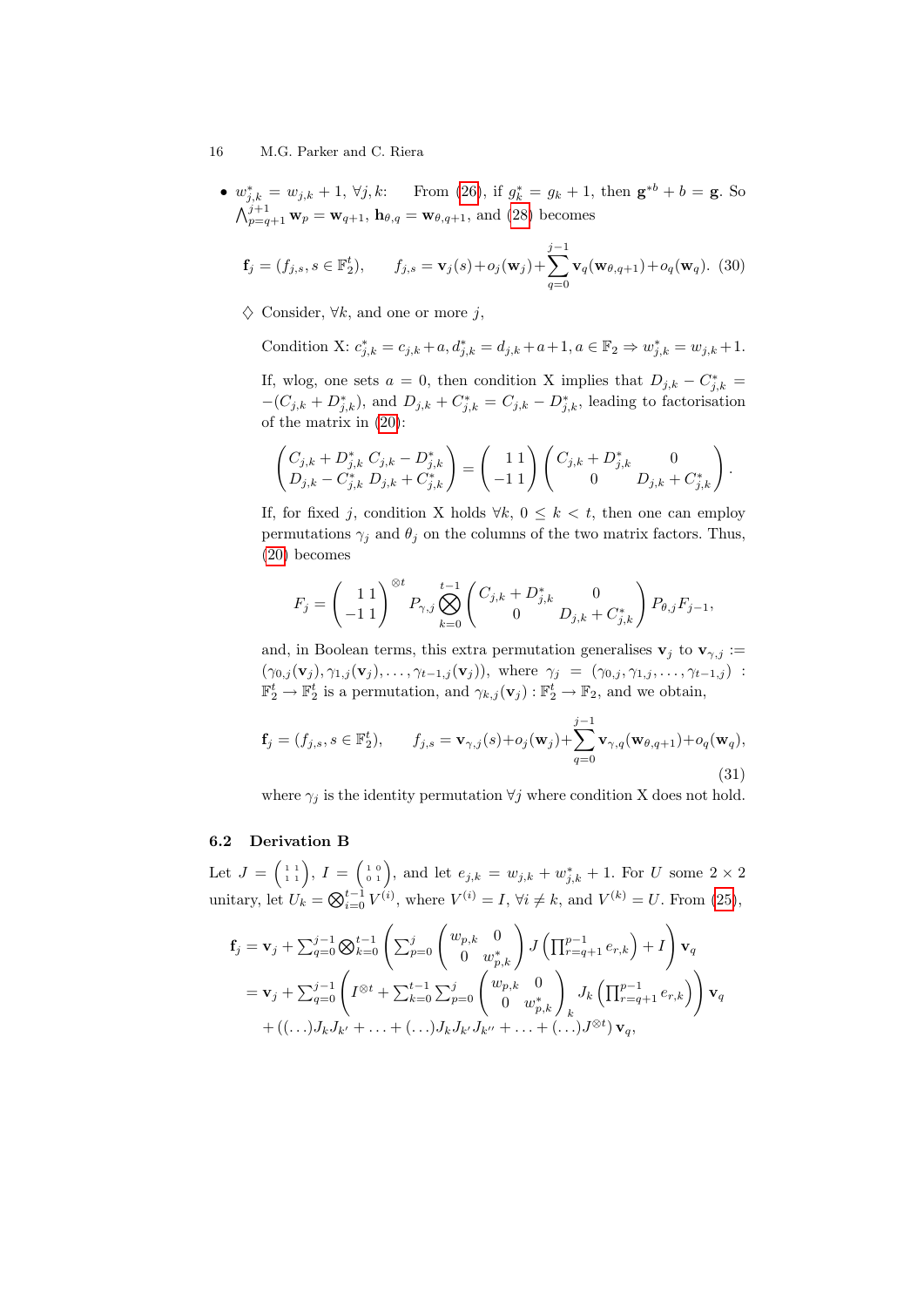where  $\prod_{r=q+1}^{p-1} e_{r,k} = 0$  and 1 for  $q \geq p$  and  $q = p-1$ , respectively. But  $J_k J_{k'} \mathbf{v}_q =$  $J_kJ_{k'}J_{k''}\mathbf{v}_q = \ldots = J^{\otimes t}\mathbf{v}_q = 0.$  So

$$
\mathbf{f}_j = \sum_{q=0}^j \mathbf{v}_q + \sum_{q=0}^{j-1} \sum_{k=0}^{t-1} \sum_{p=0}^j \begin{pmatrix} w_{p,k} & 0 \\ 0 & w_{p,k}^* \end{pmatrix}_k J_k \left( \prod_{r=q+1}^{p-1} e_{r,k} \right) \mathbf{v}_q.
$$

With re-arranging,

$$
\mathbf{f}_{j} = \sum_{p=0}^{j} \left( \mathbf{v}_{p} + \sum_{k=0}^{t-1} \begin{pmatrix} w_{p,k} & 0 \\ 0 & w_{p,k}^{*} \end{pmatrix}_{k} J_{k} \sum_{q=0}^{p-1} \left( \prod_{r=q+1}^{p-1} e_{r,k} \right) \mathbf{v}_{q} \right).
$$

Re-introduce more general  $O_j$  and  $P_{\theta,j}$  to [\(20\)](#page-12-3). Abbreviate  $\theta_{p,k}(\mathbf{w}_p)$  to  $\theta_{p,k}$ , and let  $e_{\theta,r,k} := \theta_{r,k} + \theta_{r,k}^* + 1$ . Then

<span id="page-16-0"></span>
$$
\mathbf{f}_{j} = \sum_{p=0}^{j} \left( \mathbf{v}_{p} + o_{p}(\mathbf{w}_{p}) + \sum_{k=0}^{t-1} \left( \begin{array}{c} \theta_{p,k} & 0\\ 0 & \theta_{p,k}^{*} \end{array} \right)_{k} J_{k} \sum_{q=0}^{p-1} \left( \prod_{r=q+1}^{p-1} e_{\theta,r,k} \right) \mathbf{v}_{q} \right). \quad (32)
$$

[\(32\)](#page-16-0) is simplified if,  $\forall j, k, w^*_{j,k} = w_{j,k}$  or  $w^*_{j,k} = w_{j,k} + 1$ :

•  $w_{j,k}^* = w_{j,k}:$   $e_{j,k}$  reduces to 1 and [\(32\)](#page-16-0) becomes

<span id="page-16-1"></span>
$$
\mathbf{f}_{j} = \sum_{p=0}^{j} \left( \mathbf{v}_{p} + o_{p}(\mathbf{w}_{p}) + \sum_{k=0}^{t-1} \theta_{p,k} \sum_{q=0}^{p-1} (c_{q,k} + d_{q,k}) \right).
$$
 (33)

•  $w_{j,k}^* = w_{j,k} + 1$ :  $e_{j,k}$  reduces to 0 and 1 for  $0 \leq j \leq p$  and  $j = p$ , respectively, so [\(32\)](#page-16-0) becomes

<span id="page-16-2"></span>
$$
\mathbf{f}_{j} = \mathbf{v}_{j} + \sum_{p=0}^{j} \left( o_{p}(\mathbf{w}_{p}) + \sum_{k=0}^{t-1} \theta_{p,k} (c_{p-1,k} + d_{p-1,k}) + c_{p-1,k} \right). \tag{34}
$$

 $\diamondsuit$  If condition X holds for one or more j, then  $\mathbf{v}_j$  becomes  $\mathbf{v}_{\gamma,j}$ , and

<span id="page-16-3"></span>
$$
\mathbf{f}_{j} = \mathbf{v}_{\gamma,j} + \sum_{p=0}^{j} \left( o_p(\mathbf{w}_p) + \sum_{k=0}^{t-1} \theta_{p,k} (c_{\gamma,p-1,k} + d_{\gamma,p-1,k}) + c_{\gamma,p-1,k} \right).
$$
\n(35)

where  $\gamma_j$  is the identity permutation  $\forall j$  where condition X does not hold.

Equation pairs [\(28\)](#page-14-1) and [\(32\)](#page-16-0), [\(29\)](#page-14-2) and [\(33\)](#page-16-1), [\(30\)](#page-15-0) and [\(34\)](#page-16-2), and [\(31\)](#page-15-1) and [\(35\)](#page-16-3), are all equivalent. In subsections [6.3,](#page-17-0) [6.4,](#page-17-1) and [6.5,](#page-17-2) we assign these equations to type-I, II, and III, as appropriate. To equate [\(29\)](#page-14-2) with [\(33\)](#page-16-1), observe that

$$
v_{p-1}(\mathbf{w}_p + s) = v_{p-1}(s) + \sum_{k=0}^{t-1} w_{p,k}(c_{p-1,k} + d_{p-1,k}).
$$

To equate [\(30\)](#page-15-0) with [\(34\)](#page-16-2), observe that

$$
v_{p-1}(\mathbf{w}_p) = \sum_{k=0}^{t-1} w_{p,k}(c_{p-1,k} + d_{p-1,k}) + c_{p-1,k}.
$$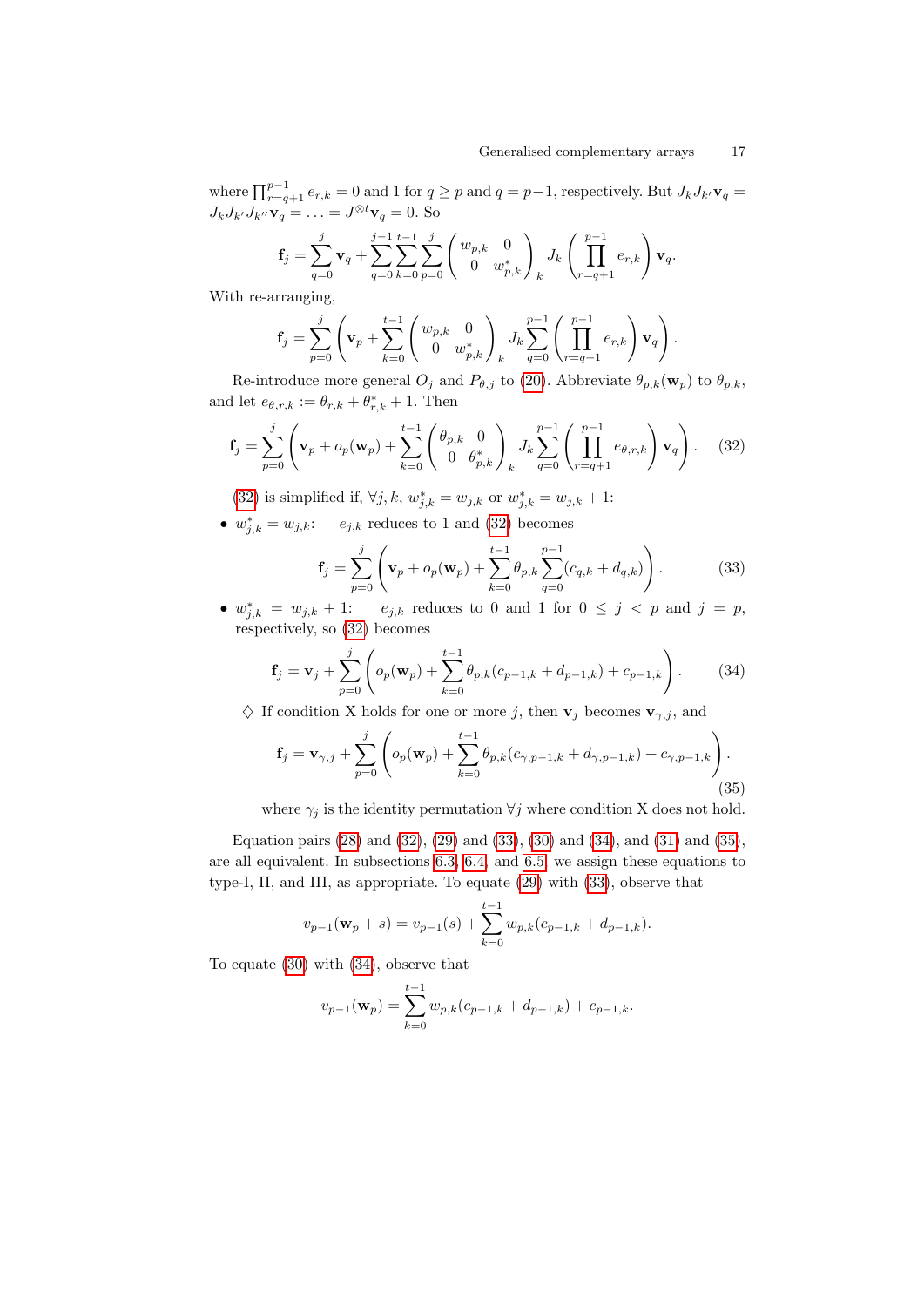#### <span id="page-17-0"></span>6.3 Type-I Boolean

From [\(5\)](#page-4-0), the action of '\*' on  $C_{j,k}(\mathbf{y}_{j,k}) = (-1)^{c_{j,k}(\mathbf{u}_{j,k})}$  takes  $c_{j,k}$  to  $c_{j,k}^* =$  $c_{j,k}(\mathbf{u}_{j,k} + 1)$ . In general we cannot simplify [\(28\)](#page-14-1) and [\(32\)](#page-16-0) further but both  $w_{j,k}^* = w_{j,k}$  and  $w_{j,k}^* = w_{j,k} + 1$  could occur as special cases, in which case [\(29\)](#page-14-2) and [\(30\)](#page-15-0) or [\(33\)](#page-16-1) and [\(34\)](#page-16-2) are the constructions, respectively. Moreover, if condition X holds for one or more  $j$ , then one can further generalise [\(30\)](#page-15-0) and [\(34\)](#page-16-2) to [\(31\)](#page-15-1) and [\(35\)](#page-16-3), respectively. The special case where  $c_{j,k} = 0, d_{j,k} = x_{j,k}, \forall j, k$ , allows for the application of [\(31\)](#page-15-1) or [\(35\)](#page-16-3) to generate the type-I complementary set of size  $2^t$  first proposed in [\[9\]](#page-18-8).

#### <span id="page-17-1"></span>6.4 Type-II Boolean

From [\(5\)](#page-4-0), the '\*' has an identity action on  $C_{j,k}(\mathbf{y}_{j,k}) = (-1)^{c_{j,k}(\mathbf{u}_{j,k})}$ , so  $C^*_{j,k} =$  $C_{j,k}$  and  $c_{j,k}^* = c_{j,k}$ . Similarly for  $d_{j,k}$ . So  $w_{j,k}^* = w_{j,k}$  and [\(29\)](#page-14-2) or [\(33\)](#page-16-1) is the construction.

#### <span id="page-17-2"></span>6.5 Type-III Boolean

From [\(5\)](#page-4-0), the action of '\*' on  $C_{j,k}(\mathbf{y}_{j,k}) = (-1)^{c_{j,k}(\mathbf{u}_{j,k})}$  takes  $c_{j,k}$  to  $c_{j,k}^* =$  $c_{j,k} + l_{j,k}$ , where  $l_{j,k} = \mathbf{u}_{j,k} \cdot \mathbf{1} = x_{\mu_{j,k}} + x_{\mu_{j,k}+1} + \ldots + x_{\mu_{j,k}+m_{j,k}-1}$ . Similarly for  $d_{j,k}$ . So  $w_{j,k} = w_{j,k}^* = c_{j,k} + d_{j,k} + l_{j,k}$ , and [\(29\)](#page-14-2) or [\(33\)](#page-16-1) is the construction. The only difference between types II and III is the definition of  $w_{i,k}$ .

#### 6.6 Comments on the closed-form Boolean expressions

The equivalent type-I expressions of [\(31\)](#page-15-1) and [\(35\)](#page-16-3) are also equivalent to that previously stated in [\[16\]](#page-19-1) and derived in [\[9\]](#page-18-8), but the proof given here is more concise, and demonstrating, via condition X, that both  $\theta$  and  $\gamma$  permutations are possible for type-I. We can characterise the Boolean  $\lambda$ -pairs, i.e.  $t = 1$ , as follows. From  $(24)$ , with  $t = 1$ , we obtain

<span id="page-17-3"></span>
$$
f_{0,j} = (c_j + d_j)(f_{0,j-1} + f_{1,j-1}) + c_j + f_{0,j-1},
$$
  
\n
$$
f_{1,j} = (c_j^* + d_j)(f_{0,j-1} + f_{1,j-1}) + d_j + f_{1,j-1},
$$
\n(36)

where, for types I, II and III,  $c_j^* = c_j(\mathbf{u}_j + 1)$ ,  $c_j^* = c_j$ , and  $c_j^* = c_j + l_j$ , respectively, where  $l_j = \mathbf{u}_j \cdot \mathbf{1}$ . For type-IV in section [4,](#page-9-0) when  $C_j$  and  $D_j$  are both eigenvectors (eigenarrays) of  $M_{y_j}$ ,  $\forall j$ , then  $C_j^* = C_j$  and  $D_j^* = D_j$ ,  $\forall j$ , which is then the same as type-II. So one can, in that case, use the type-II pair construc-tion. The papers [\[27,](#page-19-12)[28\]](#page-19-13) examine the Rayleigh quotient of  $2 \times 2 \times \ldots \times 2$  arrays from the alphabet  $\{1, -1\}$ , being a special case of section [4,](#page-9-0) where  $\mathcal{M} = H^{\otimes m}$ , and  $H = \frac{1}{\sqrt{2}}$  $\frac{1}{2}\begin{pmatrix} 1 & 1 \ 1 & -1 \end{pmatrix}$ . The matrix  $H^{\otimes m}$  is the *Walsh-Hadamard transform*, and an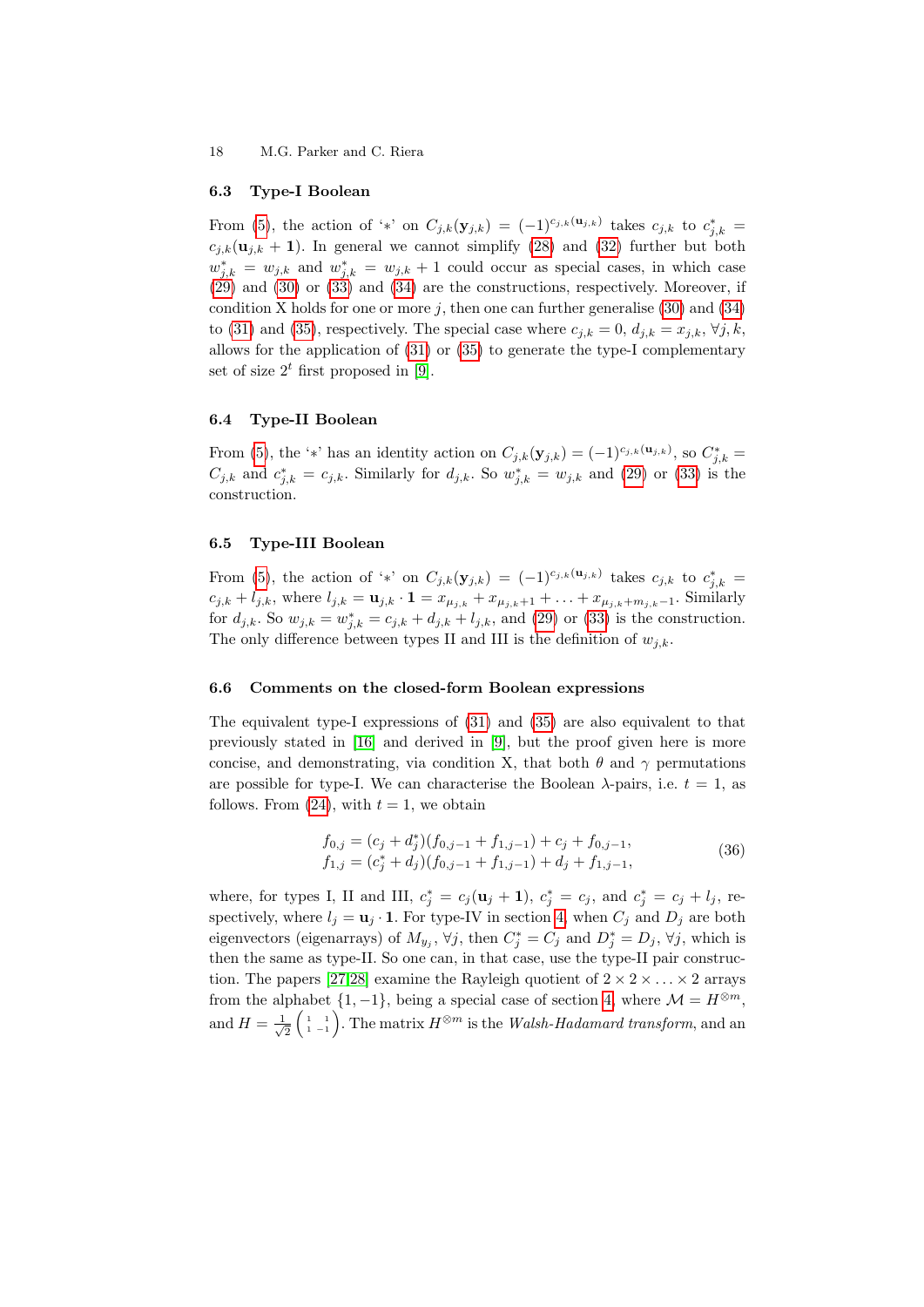eigenvector of  $H^{\otimes m}$ , with elements from  $\{1, -1\}$ , can be described by a Boolean function, in which case it is called an (anti-)self-dual Boolean function. [\[28\]](#page-19-13) gave a secondary construction for a self-dual Boolean function in Theorem 4.9, and that construction is the same as [\(36\)](#page-17-3) in the type-II case, i.e. the construction of theorem 4.9 of [\[28\]](#page-19-13) is a special case of the complementary pair construction. It was this observation, amongst others, that motivated the generalisations of this paper. Closed-form Boolean function constructions for complementary sets of types II and III have also been given in [\[26\]](#page-19-11), that overlap with the functions constructed by [\(29\)](#page-14-2) and [\(33\)](#page-16-1), but are not identical to them.

# References

- <span id="page-18-0"></span>1. M.J.E. Golay. Multislit spectroscopy. J. Opt. Soc. Amer., 39:437–444, 1949.
- <span id="page-18-1"></span>2. M.J.E. Golay. Static multislit spectrometry and its application to the panoramic display of infrared spectra. J. Opt. Soc. Amer., 41:468-472, 1951.
- <span id="page-18-3"></span>3. M.J.E. Golay. Complementary series. IRE Trans. Inform. Theory, IT-7:82–87, 1961.
- <span id="page-18-2"></span>4. H.S. Shapiro. Extremal problems for polynomials and power series. Master's thesis, Mass. Inst. of Technology, 1951.
- <span id="page-18-4"></span>5. R.J. Turyn. Hadamard matrices, Baumert-Hall units, four-symbol sequences, pulse compression, and surface wave encodings. J. Combin. Theory  $(A)$ , 16:313–333, 1974.
- <span id="page-18-5"></span>6. J.A. Davis and J. Jedwab. Peak-to-mean power control in OFDM, Golay complementary sequences, and Reed-Muller codes. IEEE Trans. Inform. Theory, 45:2397-2417, 1999.
- <span id="page-18-6"></span>7. C.C. Tseng and C.L. Liu. Complementary sets of sequences. IEEE Trans. Inform. Theory, 18, 5:644–652, 1972.
- <span id="page-18-7"></span>8. H.D. Lüke. Sets of one and higher dimensional Welti codes and complementary codes. IEEE Trans. Aerospace Electron. Systems, AES-21:170–179, 1985.
- <span id="page-18-8"></span>9. M.G. Parker and C. Tellambura. A Construction for Binary Sequence Sets with Low Peak-to-Average Power Ratio. Reports in Informatics, University of Bergen, 242, ISSN 0333–3590, Feb. 2003.
- <span id="page-18-9"></span>10. K.-U. Schmidt. Complementary Sets, Generalized Reed-Muller Codes, and Power Control for OFDM. IEEE Trans. Inform. Theory, 53, 2:808–814, Feb. 2007
- <span id="page-18-10"></span>11. C.V. Chong, R. Venkataramani, and V. Tarokh. A new construction of 16-QAM Golay complementary sequences. IEEE Trans. Inform. Theory, 49:2953–2959, 2003.
- <span id="page-18-11"></span>12. R. Craigen and C. Koukouvinos. A theory of ternary complementary pairs. J. Combin. Theory (Series A), 96:358–375, 2001.
- <span id="page-18-12"></span>13. R. Craigen, W. Holzmann, and H. Kharaghani. Complex Golay sequences: structure and applications. Discrete Math., 252:73-89, 2002.
- <span id="page-18-13"></span>14. M. Dymond. Barker arrays: existence, generalization and alternatives. PhD thesis, University of London, 1992.